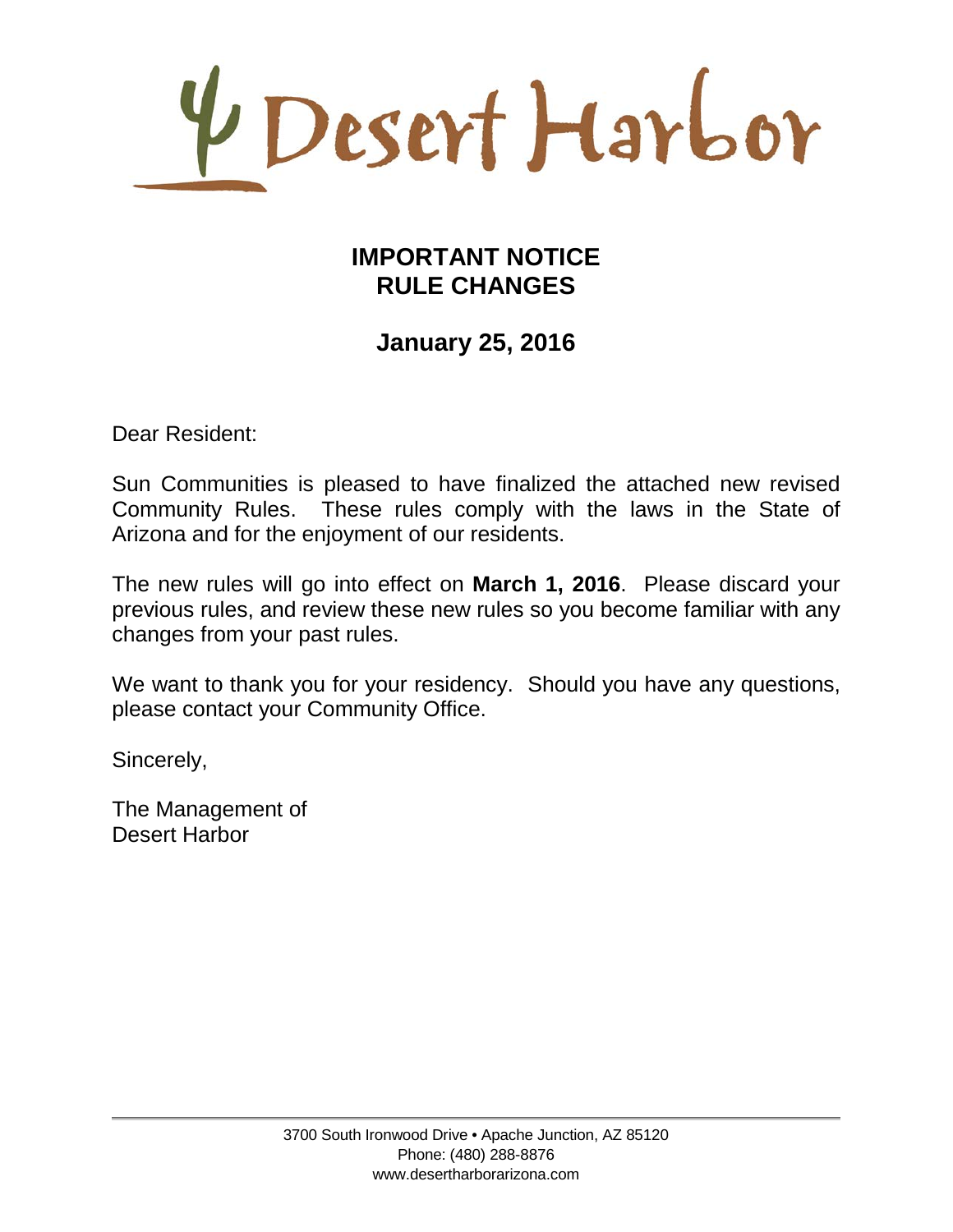

### SUN COMMUNITIES, INC.

**DESERT HARBOR 3700 S. Ironwood Apache Junction, AZ 85120 "An Age 55+ Community"**

# COMMUNITY RULES

Effective Date: March 1, 2016

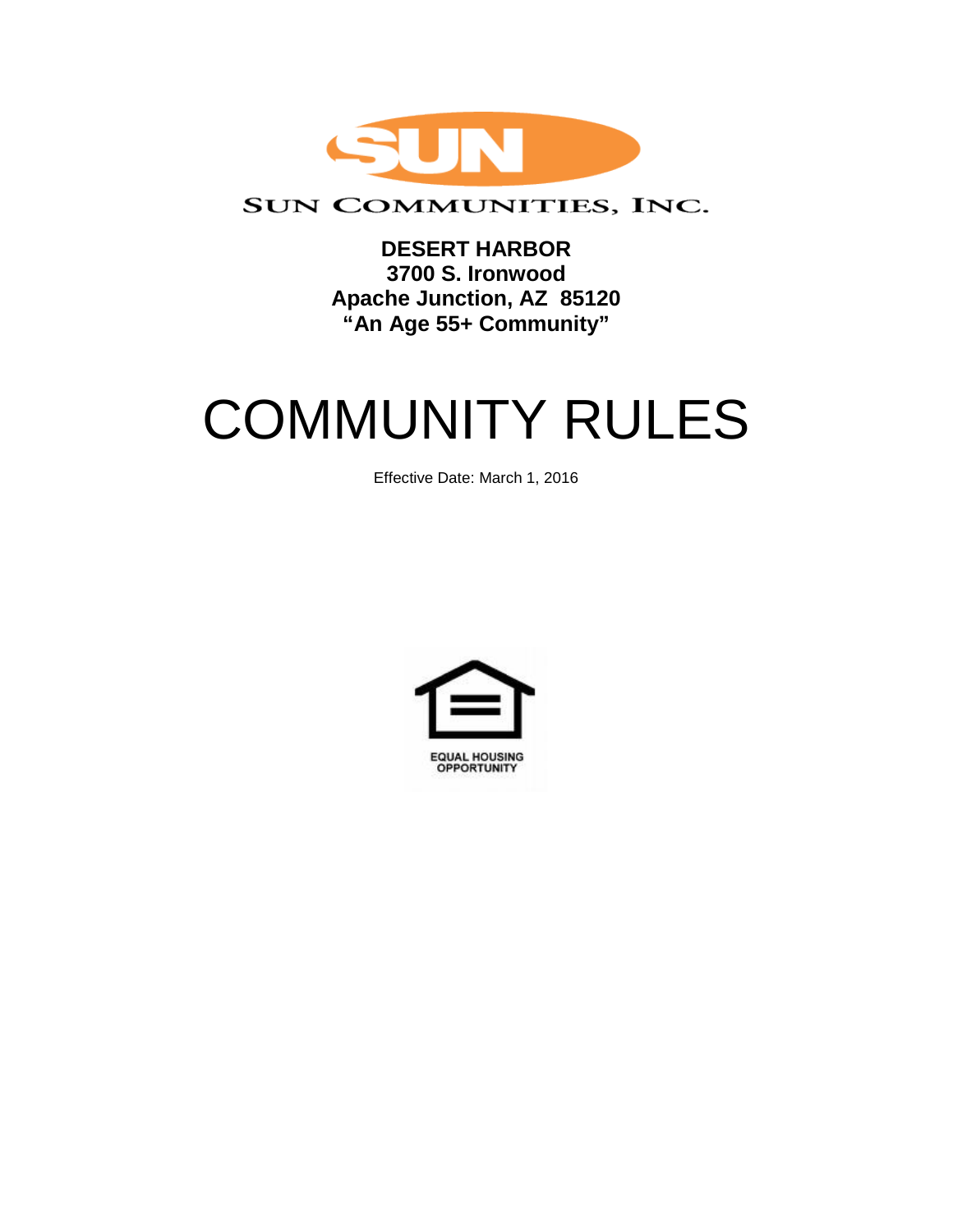#### **COMMUNITY RULES**

**Welcome!** Thank you for joining our community of satisfied Residents. WE are committed to providing our resident pleasant surroundings within a well-governed, peaceful and attractive Manufactured Home Community.

The Community Rules and Regulations have been created to provide our Residents with a written statement of our Community standards and procedures. Please read the Rules and Regulations carefully. IF you do not understand a particular rule, please ask your community manager to explain it to you.

#### **ACKNOWLEDGEMENT OF COMMUNITY RULES AND REGULATIONS**

Prior to admission to this Community, each Resident must sign and acknowledge that he has received and read a copy of the Community Rules and Regulations as set forth herein and any amendments thereto. All terms and conditions of the Lease Agreement are specifically incorporated herein and residents, whether they have accepted or declined to sign the written lease, must comply with such terms and conditions as well as with these Rules and Regulations. Residents agree that they, as well as all other occupants residing in their home and all their guests and invitees, will abide by the Community Rules and Regulations and all federal, state, county, and city/township laws and ordinances. Failure to comply with the Rules and Regulations or other laws may result in the termination of tenancy as provided by law.

1. **GENERAL PURPOSE.** These Community Guidelines ("**Guidelines**") constitute the Rules and Regulations ("**Rules**") under the Mobile Home Act and have been developed with care and adopted to help promote the general welfare, safety, convenience and enjoyment of our Residents, to preserve and upgrade the quality of our Community and to make a fair distribution of services and facilities. It is important that each Resident respects each other, refrains from acts that might be problematic to others and that everyone works together to continue to make our Community a pleasant place to reside. These Guidelines are hereby incorporated by this reference as part of your Rental Agreement and tenancy.

2. **DEFINITIONS.** In addition to the other definitions contained within these Guidelines and other Community Documents, and unless otherwise specified, the following definitions are applicable to these Guidelines.

- "**Community**" refers to our rental community.
- "**Community Facilities**" refers to the roadways, walkways, common areas, improvements, services and all such other facilities which may be made available, from time to time, to Residents and their guests/visitors.
- "**Home**" refers to any mobile home/manufactured home, RV or park model home (to the extent applicable).
- "**Lot**" refers to each rental lot within our Community.
- "**Resident**" refers to persons who have signed a Rental Agreement as an approved tenant.
- "**RV**" refers to any recreational vehicle or travel trailer.
- The Rental Agreement, Statements of Policy (applicable to mobile/manufactured homes), signs posted within the Community, Guidelines, Rules and all other documents identified in the Rental Agreement (including any amendments to any of the foregoing) are collectively referred to as the "**Community Documents**", and are incorporated by this reference as part of these Guidelines. A violation of any of the Community Documents or the Arizona Mobile Home Park's Residential Landlord and Tenant Act (the "**Mobile Home Act**") shall be treated as a violation of the Guidelines, the Rental Agreement, and tenancy.
- Other capitalized or undefined terms shall be given the same meaning as identified in other Community Documents and the Mobile Home Act.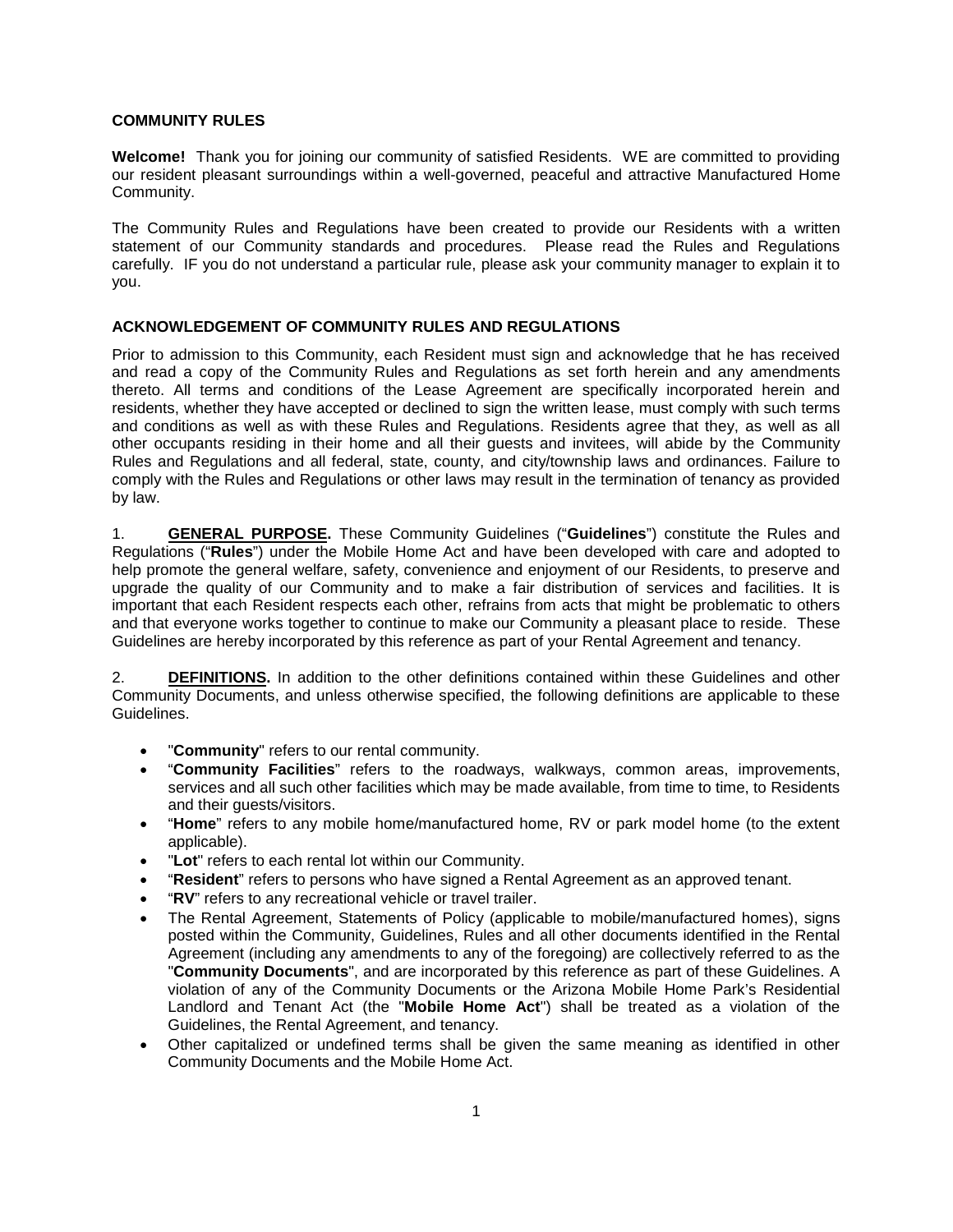#### 3. **MANAGEMENT/MISCELLANEOUS**.

A. Potential Residents. All potential Residents must apply for residency, pay an application fee and meet Management's current standards existing at the time of application. Management reserves the right to deny tenancy to prospective residents.

B. Information. Rental and Community information is available at the Management office.

C. Management Office. Office hours are posted. Closed: Holidays and special occasions. Residents may call the office during working hours for a private appointment with the Management.

D. Emergency Phone Number. If an emergency, call **911** first.

E. Office Telephone. (480) 288-8876.

F. After Hours Emergency Management Phone Number. (877) 786-6048 (For after-hours emergencies only).

G. During Extended Absences. Residents must:

i. Notify the Management in writing prior to any seasonal or extended absences;<br>ii. Make arrangements for the care of their home. lot and landscaping (includi

Make arrangements for the care of their home, lot and landscaping (including weed removal, pest and termite control [as applicable]; and

H. Written Approval/Consent. References in these Guidelines and the Community Documents which refer to a Resident's need to obtain consent, approval, permission or authorization shall mean written consent or approval from the designated property manager or the Community Owner (as identified in the Rental Agreement), as may be applicable, prior to Resident taking action. All approvals are conditional and may be withdrawn after a reasonable period of time or for reasonable cause.

#### 4. **COMPLAINTS/DISPUTES.**

A. Requests/Complaints. In order to effectively serve the Community as a whole (and except in the event of an emergency), issues of concern, suggestions or complaints to the Management or the Community Owner must be in writing, must provide an address and phone number where you can be contacted, and must be signed by the person submitting the issue. This process allows the Management to better understand matters brought to their attention, to follow up where necessary, and to determine the validity of a matter. Management depends on all Residents to be responsible and to assist in resolving problem issues.

B. Residents to Resolve Disputes. The law provides the Management with the ability to address only a limited scope of matters. In the event of a conflict or dispute among Residents, it shall be the responsibility of the subject Residents to resolve such disputes unless the Management is expressly required by law to intervene.

C. No Discrimination or Harassment. If a complaint of discrimination, harassment or intimidation is received, Management will investigate the matter. Depending on the type and nature of the discrimination, a Violation Notice may be issued, a tenancy may be terminated, or legal action may be taken.

D. Complaints Concerning Management. The Management addresses the day to day management of the Community, problems and legitimate complaints. However, if a Resident has a legitimate basis for believing that the Management is not taking appropriate action regarding a complaint, if the Management is the source of a problem, if a staff person has engaged in wrongful conduct, or if you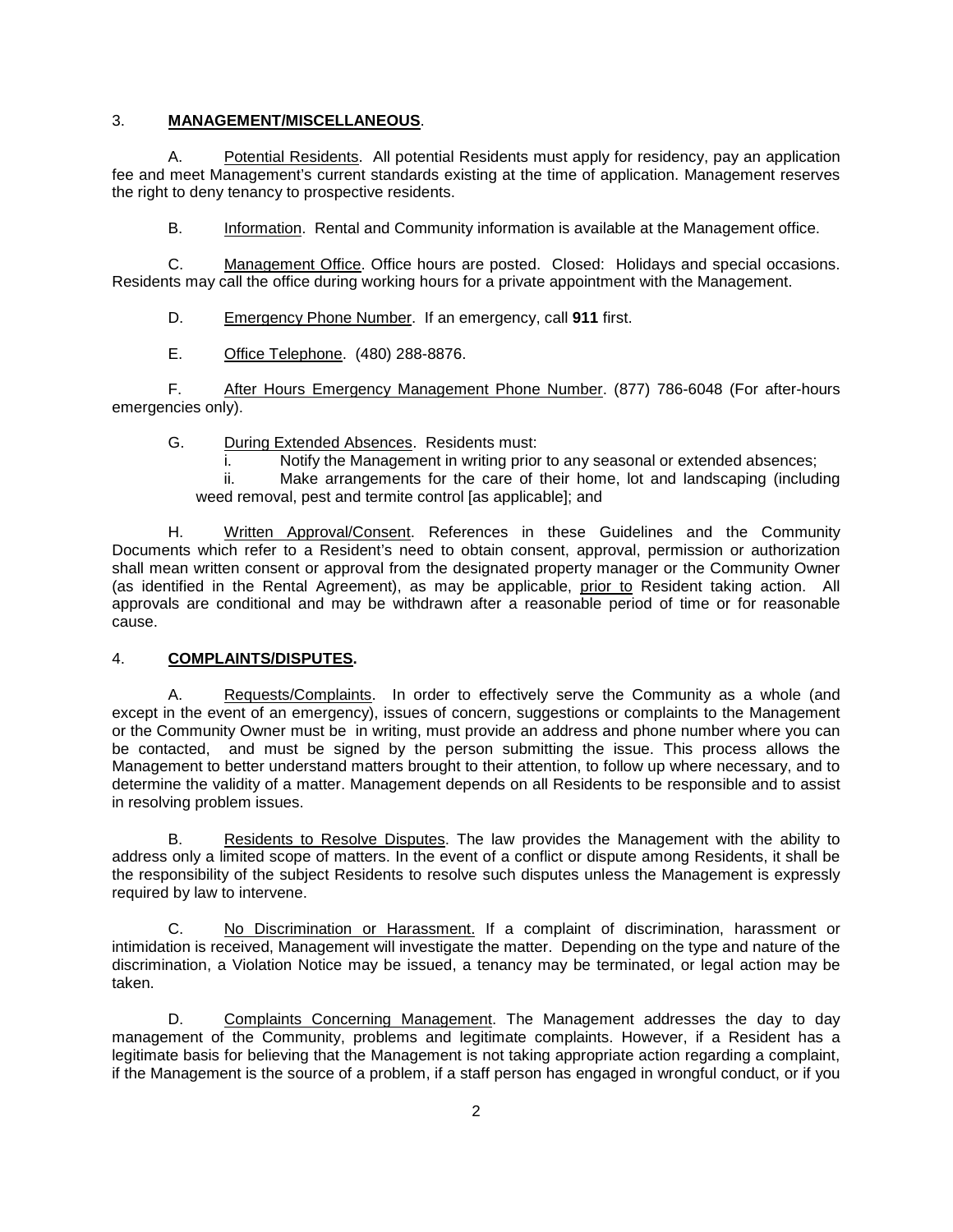believe that the Management is treating you unfairly after reporting a matter, you may forward your complaint information directly to the Regional Vice President of the Community at (602) 235-0398.

#### 5. **GUESTS/VISITORS/INVITEES.**

A. Guest/Visitors. These Guidelines are in addition to any Guest and Visitor provisions in the Rental Agreement. A "guest" is any non-Resident who stays overnight in the Community and a "visitor" is any non-Resident who does not stay overnight at the Community.

B. Resident's Responsibility for Others. Residents are responsible for the acts, conduct and damages of their occupants, guests, visitors, vendors, agents, contractors and other invitees or persons at their home/lot with their tolerance (collectively, "**Invitees**"). Should an Invitee fail or refuse to comply with the terms of the Community Documents or the law, or fail to leave the Community at the request of the Management, it shall be deemed a material non-compliance and a Violation or Termination Notice may be served on the Resident. Management reserves the right to have any offending person removed from the Community as a trespasser for the peace and benefit of the Community.

C. Guest Registration. Residents must register with the Management any guest or visitor who will be using Community Facilities, as well as any guest who will be present for more than twenty-four (24) hours in any calendar month.

D. Supervision/Use of Facilities. Guests and visitors shall not use Community Facilities unless a host Resident is also present.

E. Prohibited Persons. If Management has prohibited a person from entering the Community or has terminated a tenancy or proceeded with an eviction action, or if a person has abandoned a home within the Community, the persons subject to the prohibition, abandonment, termination or eviction action are not permitted in the Community and it shall be a material violation if a Resident or anyone at the Resident's lot knowingly invites, authorizes or permits such persons to enter or be present in the Community without Management's consent.

#### 6. **QUIET HOURS/DISTURBANCES/INTERFERENCES/NUISANCES.**

A. Quiet Hours. Except for work or activities authorized by Management, or unless otherwise authorized by Management, quiet hours are from 10:00 p.m. until 7:00 a.m. ("**Quite Hours**"), during which time Residents must ensure that actual or potentially disruptive sounds, including, but not limited to voices, television, radios, musical instruments, noisy vehicles, power tools, etc., shall not travel beyond the Resident's individual lot.

B. Disturbances. Loud music, parties, gatherings, profane or obscene language, harassment, arguing, public intoxication, excessive vehicles, excessive invitees, disturbing noises, and all other forms of disruptive conduct are prohibited. Horns, whistles, bells, etc. are not allowed, except security devices installed at homes, approved by the Management and used exclusively for security purposes (and installed by a licensed contractor in compliance with applicable ordinances, regulations and these Guidelines).

C. Debris and Odors. No rubbish or debris shall be placed or permitted upon or adjacent to any lot, and no odors shall be permitted to arise therefrom, so as to render any such lot or any portion thereof unsanitary, unsightly, offensive or a nuisance.

D. No Interference or Harassment. The following types of conduct are general examples of conduct which are prohibited in the Community: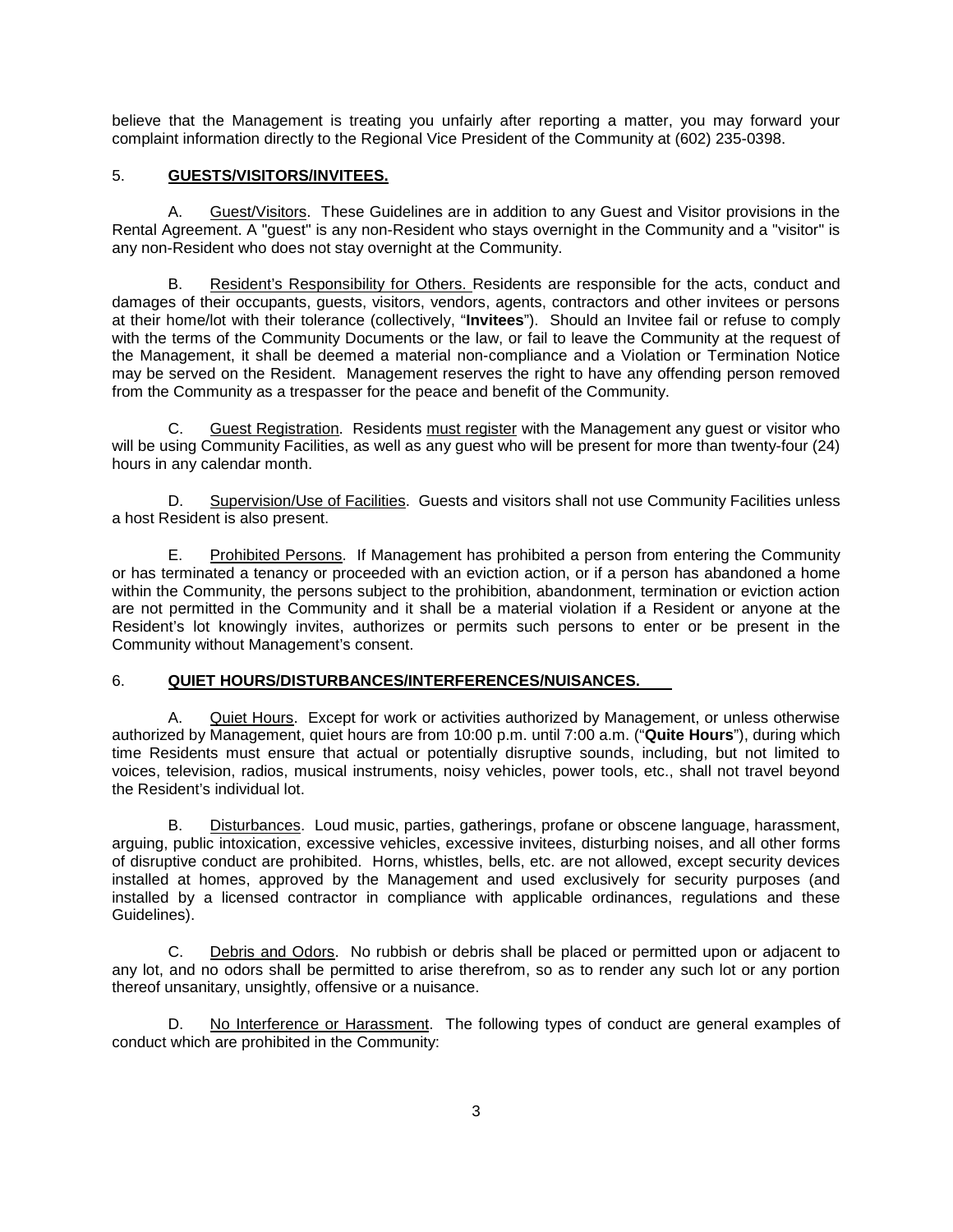- (1) Interfering with the Community Owner's contractual relationships, business relationships or Management's ability to effectively manage the Community.
- (2) Language or conduct which threatens, harasses, intimidates, annoys or interferes with the peaceful enjoyment of the Community by others.
- (3) Disturbances of the peace and quiet, the filing or reporting of an unjustified, annoying or frivolous complaint.
- (4) Damage or destruction of property.
- (5) Unreasonable quantities of police or law enforcement visits to a home, lot or Resident for non-emergency matters (and subject to certain exceptions under the law).
- (6) Actions which may be dangerous or may create a health or safety risk.
- (7) Nuisances, waste or unlawful conduct.
- (8) Public intoxication and/or unlawful drug use.
- (9) Wearing, using or displaying weapons of any nature.
- (10)Climbing on or over any fencing, buildings or improvements.
- (11)Devices which generate unreasonable sound which disturbs other Residents.
- (12)Trespassing across other lots.

#### 7. **VEHICLES AND PARKING.**

A. Speed Limit. All traffic signs must be obeyed. Unless otherwise posted, **THE SPEED LIMIT IN THE COMMUNITY IS 10 MPH.**

B. Towing. Vehicles parked in violation of the Guidelines may be towed at the Resident's and/or vehicle owner's expense, and without prior notice.

C. Enforcement. Safe driving, parking and adherence to these Guidelines will benefit everyone. Accordingly, in addition to issuing a formal Violation or Termination Notice, Management reserves the right to impose a fine of \$25.00 for EACH violation, which shall be treated as Additional Rent under your Rental Agreement. Management also reserves the right to restrict, limit or exclude any vehicle which, in Management's determination, is noisy, disruptive, unsightly, problematic, causing a nuisance, or is not in compliance with the Guidelines.

D. Responsibility. Motor vehicles must be licensed, and operated in a safe and cautious manner by licensed individuals. Reckless and unsafe driving is prohibited. Pedestrians, golf carts and bicycles have the right-of-way. Residents are responsible for the conduct of their Invitees.

E. Maximum Quantity of Vehicles. Unless Management otherwise approves in writing, a maximum of two (2) vehicles (plus one golf cart) are allowed per lot, provided that no portion of any vehicle extends into the street or beyond the permitted boundaries of the driveway surface.

F. Parking.

i. Designated Areas. Vehicles shall only be parked in designated parking areas and driveways. **Vehicles shall not be parked on or driven across vacant lots, landscaped, unpaved or undesignated surfaces.**

ii. Parking at Own Lot. Residents must park only at their own lot except when using Community Facilities. Residents shall not park vehicles at the lots of other Residents without approval of the Resident of the other lot.

#### iii. **No Overnight Parking On The Streets.**

(i) Exception For Temporary RV Parking. Recreational vehicles may be temporarily parked on the road in front of a home in a safe manner for the purpose of loading and unloading only, for a period not longer than forty eight (48) hours, and shall not obstruct traffic. A person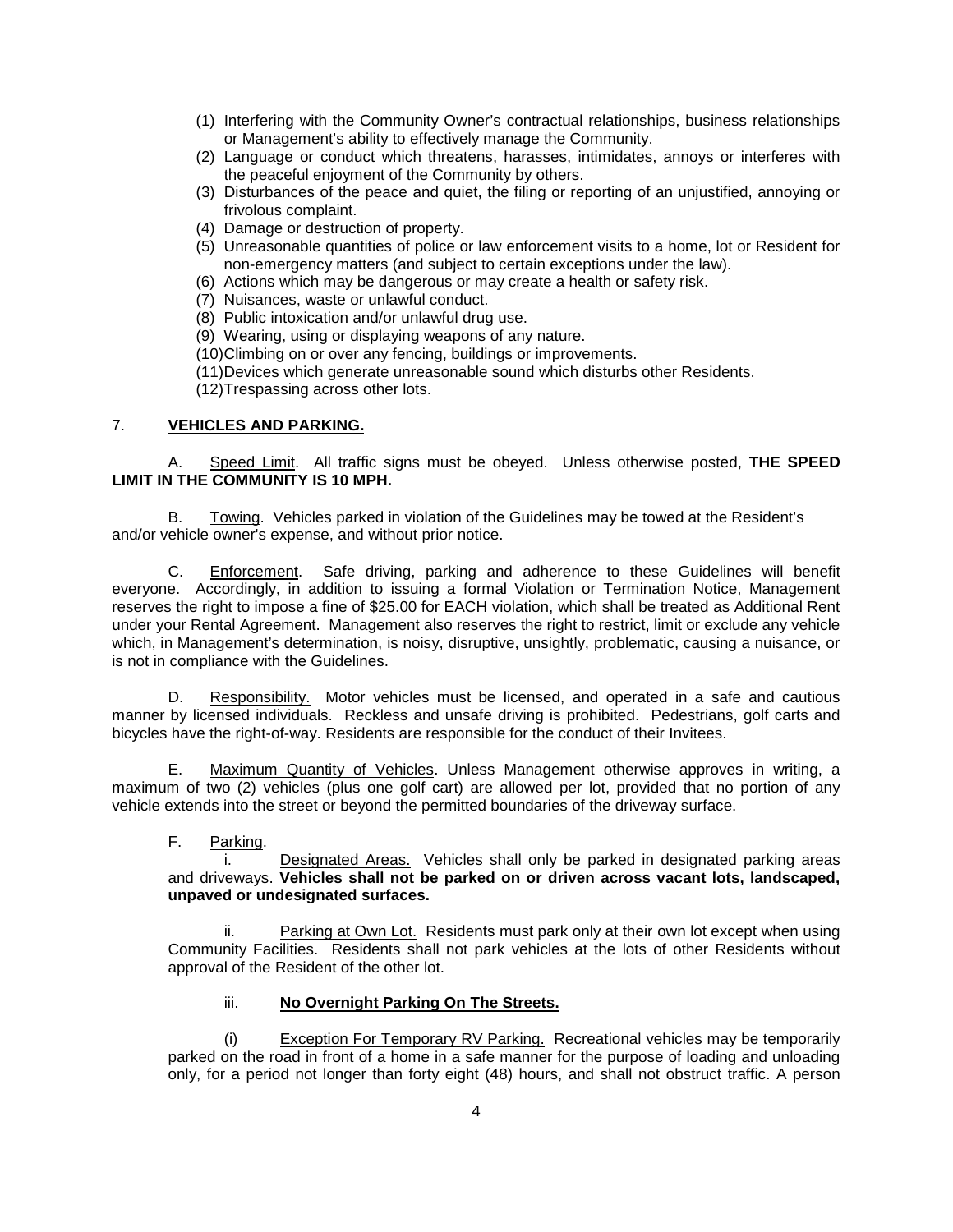with keys to the vehicle must be present at all times in the event the vehicle must be immediately moved.

iv. No Obstructions. Parking must not obstruct access for emergency vehicles, garbage trucks, home movers, or other service vehicles**.**

G. Vehicle Condition. Vehicles without current license plates or tags, inoperable, stripped, missing any body panels, unsightly, unclaimed, scrapped, junked, discarded, in a dangerous condition, or otherwise deemed problematic by Management, shall not be parked or stored in the Community except in designated storage or parking areas and only with the approval of Management.

H. No Leaking Vehicles. Vehicles leaking oil or fluids are prohibited in the Community and must be repaired off premises. Vehicles with minor drips must have a drip pan placed on the parking area and Resident must regularly clean the drip pan. Drips and pavement stains created on or in any common area or Community Facility must be promptly removed by Resident.

I. Bicycles. Bicycles are regarded as vehicles, may be used for recreational purposes and are subject to all traffic and parking regulations. No riding or parking is allowed in vacant lots. Bicycles shall not be driven on landscaped areas, grass, Community Facilities (unless designated for bicycles) or vacant lots. If driven after dusk, bicycles must be equipped with a light on the front and a reflector on the rear.

J. No Occupancy. Cooking or sleeping in vehicles is prohibited.

K. Covers. Covers on vehicles are discouraged. If a cover is used, it must be specifically made for vehicles, kept in good condition without tears, must be made of a non-reflective material, and must be tan, gray, soft green brown, or another subdued color. All covers must be approved by Management. Covers must allow the license plate to be visible.

- L. Additional Rules for Motorcycles/Motor Scooters.
	- (1) The term "motorcycle" shall refer to any and all types of motorized or electric cycles, motor scooters, mini-bikers, mopeds, trailers, utility trailers and other vehicles having two or more wheels which are not otherwise classified as a car or truck. Motorcycles shall be used solely within the Community for transportation (not recreation) and shall not be driven in the Community except directly between Residents' home and the Community entrance/exit using the most direct route between the entrance/exit and Resident's lot.
	- (2) Only licensed Motorcycles with mufflers, and legally titled to a Resident, are permitted in the Community. Motorcycles shall not, in the sole opinion of the Management, emit excessive noise.
	- (3) No vehicle with a load capacity in excess of one ton shall be kept, stored or placed within the community, except while making regular deliveries.

#### 8. **USE RESTRICTIONS.**

A. Single Family Residential Use. Each lot shall be used solely as a single family residence. Unless the Management otherwise consents in writing (and which consent may be withdrawn), no occupation, profession, business (including group childcare), trade or other non-residential use shall be conducted on any lot other than those which are merely administrative, or computer or telephone based, nor shall any activity be permitted which creates a nuisance or attracts business, clients, customers, or vehicles to the Community.

B. Excessive Invitees. Residents shall not allow or engage in any conduct that attracts an excessive quantity of Invitees (as defined herein) to the Community, particularly during the designated Quiet Hours.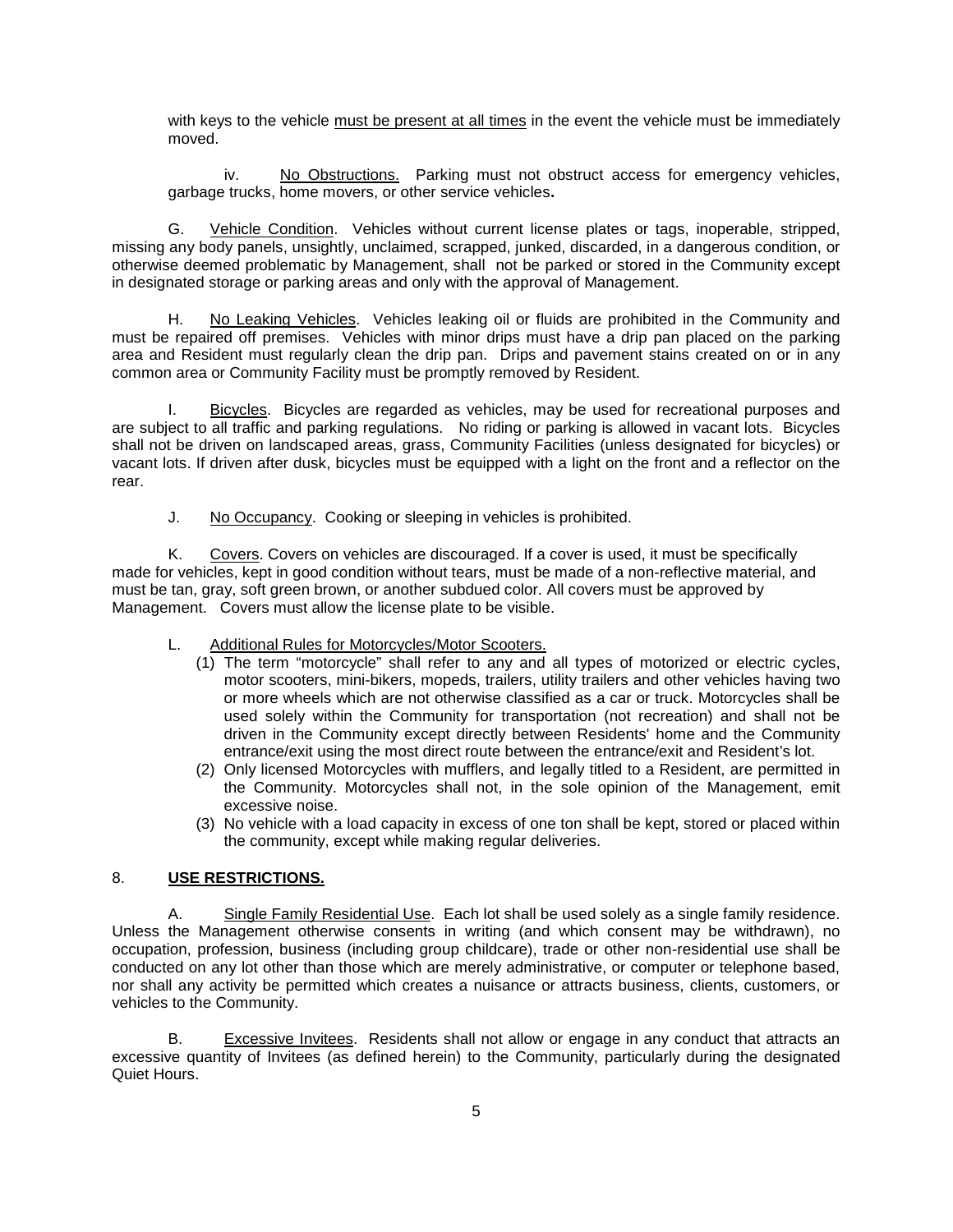C. No Risks. Residents shall not engage in or permit any activity or use which may subject the Management, the Community Owner or others to liability, a violation of the law, increase liability risks or the rate of insurance, or cause the cancellation of or the risk of cancellation of any contract or insurance policy.

D. No Use of Community Name. The Community name shall not be used for purposes of conducting business, commercial purposes, associations, organizations, to convey any affiliation with or authority over the Community, or for advertising the sale of automobiles, RVs, homes or any other types of property without Management's written approval. Violations may be enforced by injunctive relief in addition to any other remedies available at law.

E. Holiday Decorations. A reasonable quantity of holiday decorations, in Management's sole discretion, is permitted on each lot. Decorations may be installed up to 30 days prior to the associated holiday and removed within 30 days thereafter, with a maximum display period of 60 days.

F. No Storage on Driveways/Patios/Carports/Limits on Outdoor Furniture. Driveways, patios, carports and lots shall not be used for miscellaneous storage. Driveways and carports are intended for vehicles, not as patios. In order to maintain an appropriate appearance, only furniture manufactured for outdoor use, a reasonable quantity of planters and statuary (as determined by Management), and commercially manufactured barbecue equipment shall be placed outdoors. All such items must be kept in a good and clean condition and visibly pleasant in appearance. Washers, dryers, refrigerators, freezers, household furniture and other such items are not permitted outside of homes.

G. Yard/Carport Sales. Except for Community-wide sales approved by Management, yard/carport sales are not permitted.

H. Machinery and Equipment. Machinery or equipment of any kind (except for residential heating and air conditioning systems) shall not be placed, operated or maintained upon or adjacent to any lot without the consent of the Management.

I. No Trespassing. Trespassing on or through other lots or in Community Facilities outside of designated hours of operation is prohibited.

J. No Soliciting. Solicitors, vendors, peddlers, etc., are not permitted in the Community without Management's approval. Please advise Management if any such persons are observed in the Community.

K. Stray/Wild Animals. No feeding of stray or wild animals.

L. Water Conservation. Wasteful water practices are prohibited.

M**.** Outdoor Fire Pit, Open Burning, Campfires, Fireplaces**.** Local Towns, Cities, and Fire Departments will govern the rule pertaining to the use of outdoor recreational fireplaces within manufactured housing communities. Therefore, it is the responsibility of each homeowner to obtain approval for the use of this type of outdoor equipment from your local Town, City, or Fire Department. We do not allow uncontrolled campfires, fire rings, and any other type of burning that will emit ashes, sparks, etc. into the air. After use, all fires must be fully extinguished with no smoldering or lingering smoke in the air. The only equipment that can be used on a site are the approved fire pits, chimneys, etc., sold to consumers that have spark arresting lids, the firewood is contained with screen meshing, etc.

N. Tools, Sports Equipment, Bikes and Recreational Equipment. Tools, sports equipment, bicycles, recreational equipment, and the like must be stored indoors or in an approved shed.

O. No Drug or Criminal Activities**.** Residents shall not engage in, facilitate, or allow any criminal activity in the Community, including illegal drug-related activity. Drug-related activity includes, but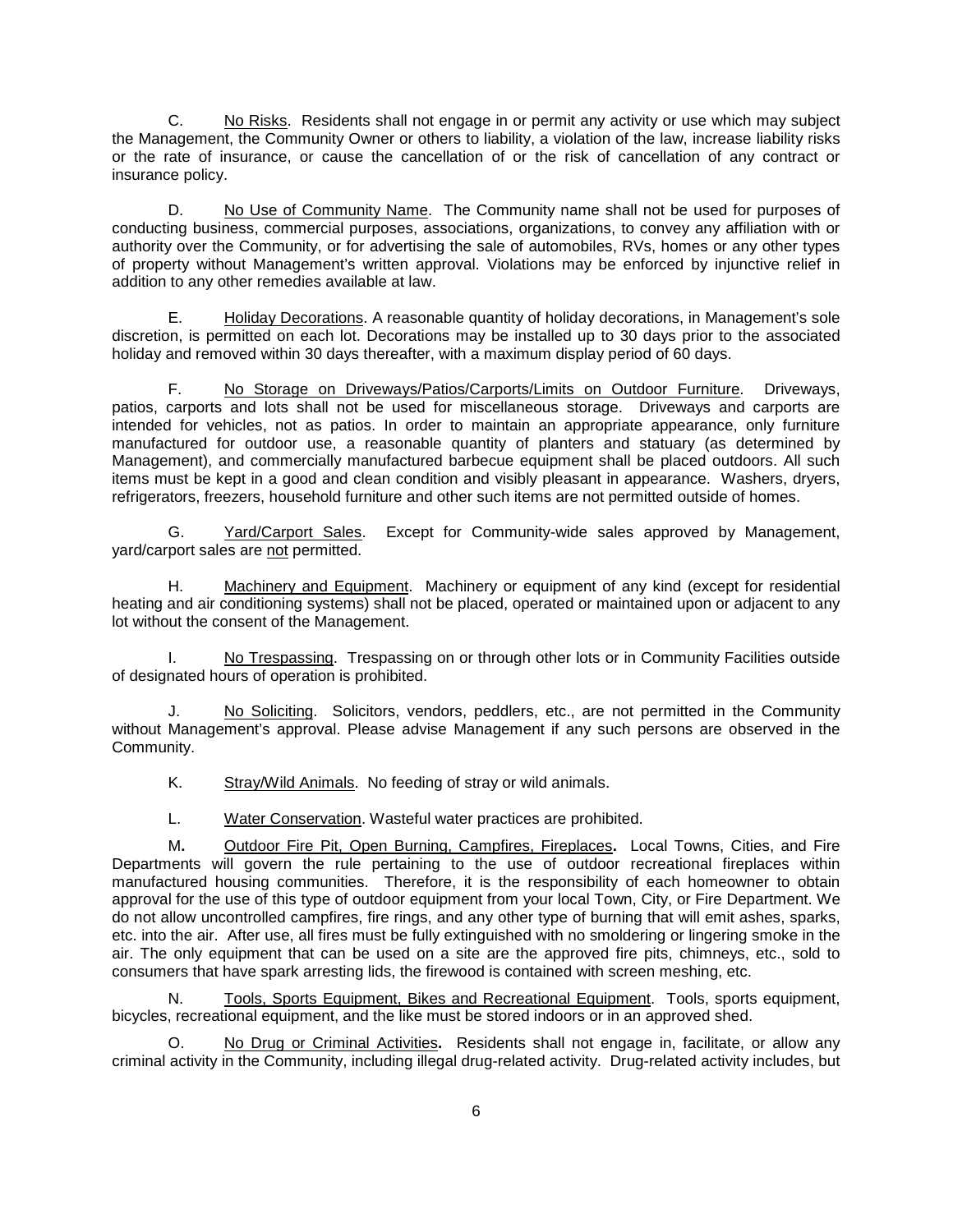is not limited to, the illegal manufacture, sale, distribution, use, storage, possession or tolerance of a controlled substance.

P. Alcoholic Beverages. Management reserves the right to prohibit or restrict alcoholic beverages in the Community Facilities.

#### 9. **HEATING / AIR CONDITIONING.**

A. Air Conditioners/Heaters. Absent Management's written approval to the contrary, air conditioners and heating equipment must be installed behind or at the rear of a home, or otherwise concealed from the street, and shall not be installed on roofs. Units must not generate excessive noise or vibration.

B. Evaporative Coolers. New or replacement evaporative coolers must be installed at the rear of a home or otherwise concealed from the street, and shall not be installed on a roof. All evaporative coolers must be equipped with a recirculating pump and a float valve.

C. Window Air Conditioners. Window air conditioners will only be permitted in exceptional circumstances where central air conditioning is not feasible, with the written approval of Management and provided that the unit is securely affixed to manufacturers' specifications. Any such unit must be braced from the side of the home (not the ground) in a neat, safe and visually pleasing manner.

#### 10. **IMPROVEMENTS/MAINTENANCE.**

A. Improvements. The term "**Improvement**" shall mean any and all homes, sheds, buildings, additions, driveways, paving, parking areas, fences, walls, rocks, masonry, plants, landscaping, excavation, remodeling, signs, exterior lighting and all other structures and improvements of every type and kind, including any exterior changes to any home, lot or paint color.

B. Driveways/Concrete. Driveways and concrete shall not be painted or coated without written permission from Management.

C. Approval. **NEW IMPROVEMENTS OR OTHER WORK WHICH IN ANY WAY ALTERS ANY EXISTING IMPROVEMENT OR THE EXTERIOR APPEARANCE OF ANY HOME OR LOT (INCLUDING CHANGES OF COLOR), OR THE DRAINAGE OR IMPROVEMENTS LOCATED THEREON, SHALL NOT BE PERFORMED WITHOUT THE PRIOR WRITTEN APPROVAL OF MANAGEMENT**. The concept and design of all proposed Improvements to be performed at any home or lot **must be approved in writing** by Management **prior to the commencement** of any Improvement. This provision does not apply to certain mini-broadcast dishes and video antennas, addressed separately in these Guidelines. Notwithstanding any approvals by the Management, the Management does not represent or warrant that any such Improvements are, or shall be, in compliance with applicable laws or ordinances.

D. Conditional Approval. In every instance, Management's approval of any Improvement or alteration is conditional and may subsequently be revoked if any Improvement is installed contrary to the approval, if there is a change in policy, if the Improvement has not been properly maintained at any time in the future, or after a reasonable period of time or for reasonable cause.

E. Timing. Improvements must be completed within the time frame approved by Management, or Management's consent shall be deemed automatically withdrawn.

F. Legal Compliance. In addition to the requirements contained in the Community Documents, all homes, accessories and Improvements shall comply with applicable federal, state, and local laws and ordinances as to their construction, installation, maintenance and materials. Before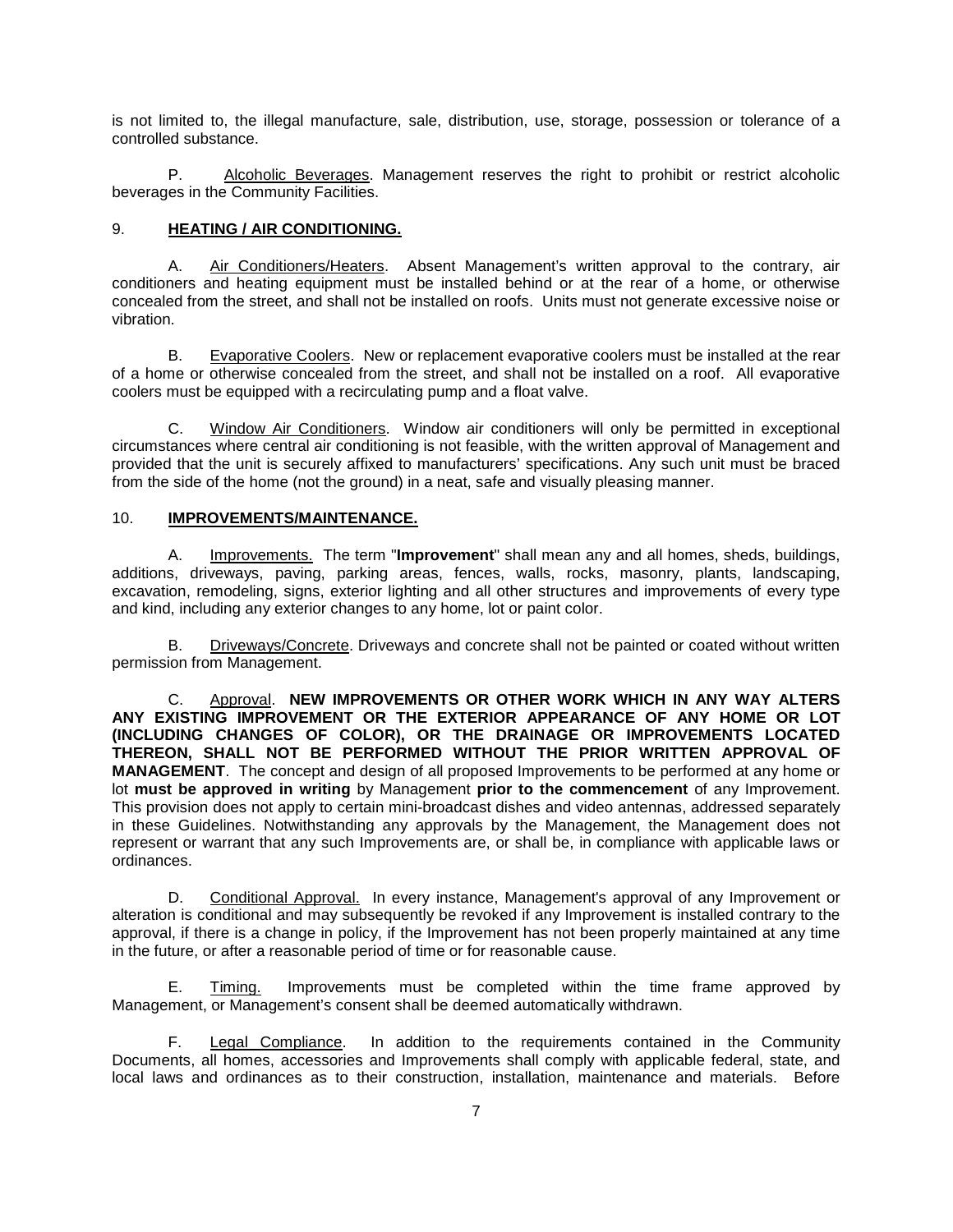occupancy and before utilities are connected, the home installation must be approved by the applicable governmental inspector(s), if required.

G. Color of Homes and Improvements. The color of any home, roof, shed or other Improvement, including the exterior color scheme and building materials, shall not be altered without the prior written approval of Management. If a new color is to be added or an existing color changed, Resident must provide Management with a color sample for approval. Management reserves the right to adopt a standardized color scheme for all homes and Improvements, and all repainting will be required to conform to the standardized color scheme.

H. Repair/Maintenance. **Residents shall maintain** their home, lot, skirting/enclosure, vehicles, landscaping, permitted decorations and all improvements in a clean, painted, finished, orderly, safe, weed free, pest free, aesthetically appealing and sanitary condition as required by law, the Community Documents and the Management.

I. Failure To Maintain. Failure to maintain a home, lot, landscaping, pest control, skirting, utility delivery equipment, or Improvements associated therewith shall be deemed a material breach. In addition to any other remedy of the Management and without waiver of the foregoing, if Resident fails to timely cure such a breach affecting health or safety (or fails to immediately cure a condition that constitutes an emergency), Management and its agents or independent contractors may, at Management's sole option (and without any obligation to do so), perform the necessary repairs, improvements, maintenance or abatement and bill the Resident for all such charges, plus all related costs, all which shall be changed as Additional Rent under the Rental Agreement.

Pest Control. To minimize the presence of rodents and other pests, Residents are responsible for taking prompt action to abate and control termites, insects, rodents, bees and other such pests at their lot.

K. Debris Removal. When installing or constructing a home or any Improvement, an area shall be provided for the daily collection and storage of trash and debris, which must be removed on a regular schedule, not less than weekly. Resident shall not allow any nuisance to occur on or adjacent to their lot.

L. Lighting. All new or replacement exterior lighting (except for an exact replacement of an existing light fixture or bulb) or modifications to existing lighting on the exterior of any home or at any lot must be approved by Management.

M. Windows. Broken windows and screens must be repaired immediately. Only commercially manufactured window coverings shall be installed in a home. Sheets, blankets, towels, cardboard, flags, plastic, wood, and the like, as well as aluminum foil, tin foil, and other reflective materials are not permitted on or in windows. Professionally installed window tinting is permissible, with the prior written approval of Management, provided that it is not overly reflective and does not create a nuisance.

N. Home and Size Requirements. The size of a home permitted on a specific lot is dependent upon the size of the lot, shape, the required set-backs and Management's approval. This information will be communicated to prospective residents upon selection of a potential lot. In certain circumstances, variations may be allowed in order to accommodate an irregular lot, to meet requirements imposed by law, to fit small or unusual lots or to eliminate or reduce vacancies.

O. Fences Behind Homes. Fences are allowed with Management approval. Fences must be: picket (not chain link); constructed of a material and color approved by Management; not more than 48 inches tall; cannot exceed the width of the home; and must not be visible from the front of the home.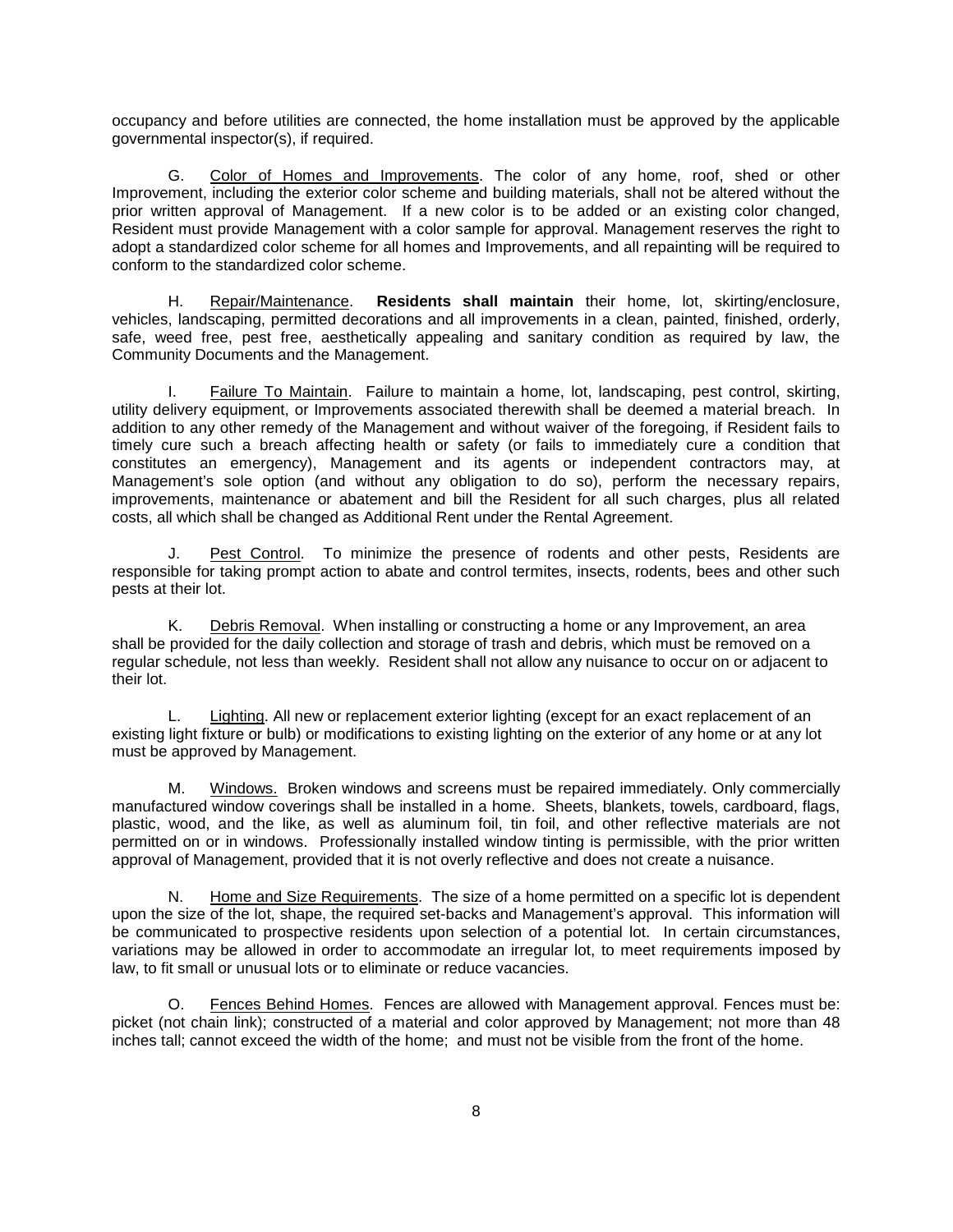#### 11. **GARBAGE, REFUSE, CHEMICALS AND HAZARDOUS MATERIALS.**

A. Proper Disposal. Residents are responsible for disposing of their trash, garbage, rubbish and all other waste in a clean and safe manner. Only standard household trash shall be placed in the trash containers. Residents must independently arrange for the removal of chemicals and large items, such as boxes, mattresses, furniture, appliances, etc.

B. Bags and Containers. **All garbage and refuse must be placed in sealed plastic bags** and deposited in refuse containers. All boxes and cartons must be flattened. Plant trimmings and other large items must be broken down before placing into containers. For health and safety reasons, refuse containers must have lids which shall be closed at all times. **No refuse is to be placed outside of refuse containers.**

C. Curbside Pick Up Hours. Where applicable, refuse and garbage containers shall be placed curbside only from 5:00 p.m., the day before scheduled pick-up until 7:00 p.m. the day of pickup. All garbage containers must be removed from curb as soon as possible

D. Hazardous Items. Flammable, combustible, noxious or other hazardous materials of any nature, other than a small quantity of generally recognized household products, shall not be stored in or transported through the Community.

E. No Hazardous Disposal. Oils, fluids, chemicals or any other toxic, flammable, combustible, noxious or environmentally hazardous items shall not be disposed of in trash containers or anywhere else in the Community, and must be disposed of in a proper manner in accordance with applicable environmental laws. All such substances are prohibited in the Community's refuse containers. Individuals violating this policy will be prosecuted to the fullest extent of the law.

**NOTE:** Many automobile part stores and service centers will accept motor oils and other fluids for disposal.

F. No Rummaging. For health and safety reasons, sorting through refuse containers is prohibited. The removal of any items from refuse containers or dumpsters is strictly prohibited.

G. Contractors. Contractors and others performing work within the Community must remove all trash and debris, and shall not use the Community dumpsters.

H. Laws / Contracts. Residents shall not engage in any waste disposal practices that would place the Community's Owner or Management in breach or violation of any applicable laws or the Community's contract with any waste removal provider.

#### 12. **LANDSCAPE AND MAINTENANCE.**

A. Regular Maintenance Residents are responsible for all property maintenance within their lot. All lots must be kept clean, neat, and free of weeds, debris, trash, etc. Resident shall trim and/or remove any landscaping that interferes with or negatively affects the Community, including, but not limited to, preventing trees or bushes from interfering with water lines, sewer lines, power lines, streets and walkways, other lots, or which is required by law or under any crime prevention program. Odor generating chemicals and fertilizers are not permitted.

B. No Interference. Shrubs, vines, trees, etc., cannot interfere with traffic flow, safety, visibility or brush against adjoining homes, structures or Improvements.

C. Adjacent Areas. Residents shall keep the street area (and sidewalk, if applicable) adjacent to their lot in a clean manner, free of trash and debris.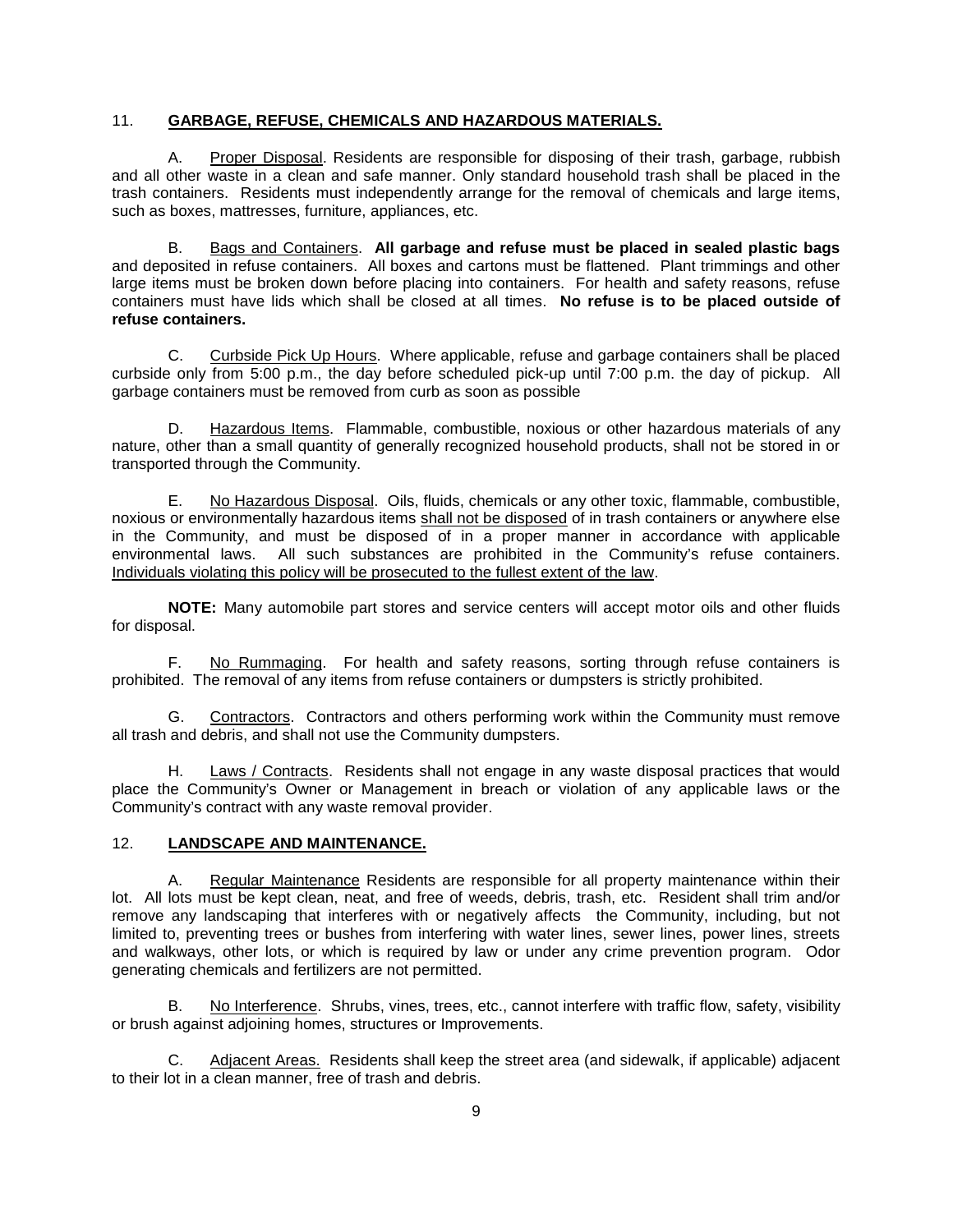D. Trimming. If maintenance is performed by persons other than the Resident, all trimmings and debris must immediately be removed by that party at their expense.

E. Trees. Tree removal, trimming and maintenance are the responsibility of Resident. However, no existing tree or plant larger than three (3) feet in height may be killed, trimmed excessively or removed without Management's prior written approval.

F. During extended absences, Residents must make arrangements for the care of their home, lot and landscaping, including weed removal, pest and termite control (if applicable), and provide Management with the name and phone number of the person responsible for the foregoing.

G. Desert Landscaping. Rock or desert landscaping shall be raked regularly and kept free of weeds and debris. Rock must be maintained to be at least 2 inches deep.

H. Grass. Grass is permitted only if it is maintained in good condition, free of weeds, and regularly fertilized, mowed and edged. Additionally, all grass areas must be over seeded during the winter.

I. Inspections. Management may enter lots for management and maintenance purposes and to confirm compliance with the law and Community Documents. If not maintained, management will contract out work and charge residents for reimbursement of the actual and reasonable cost of doing so.

Encroachments. Landscaping is not allowed to encroach on any easements and area must be blue staked before installation of approved plants**.**

#### 13. **SIGNS.**

A. Management Bulletin Board(s). One or more bulletin boards may be provided solely for postings by the Management.

B. Limits on Signs & Postings. Residents shall not place or maintain on their lot or in the Community any signs, banners, advertisements, etc., except such signs as may be required by legal proceedings (and upon prior notice to Management), as approved by the Community Owner or as allowed under the Mobile Home Act. Exceptions:

i. "For Sale" and "Open House" Signs. Each home shall be permitted to place one (1) "For Sale" or "Open House" sign in the front window or on the home. Unless otherwise approved by the Management, such signs shall contain only the following information: the name, address and telephone number of the homeowner or agent. Any such sign must be of professional quality, maintained in good condition, not create blight or nuisance, and must not exceed 12" wide and 18" long. No other banners or advertisements shall be permitted without Managements' written approval.

ii. Resident Bulletin Board. A designated bulletin board is provided for the purpose of listing homes for sale. All posted items must be tasteful and maintained in good condition. Management reserves the right to control, restrict or prohibit the posting of non-conforming items.

iii. Security Signs. With Management's written approval, each lot may have a single neighborhood watch or similar sign and not more than one additional security-related sign not exceeding 8½ inches by 11 inches in size. All such signs must be of professional quality, maintained in good condition, pre-approved by Management and must not create blight or nuisance.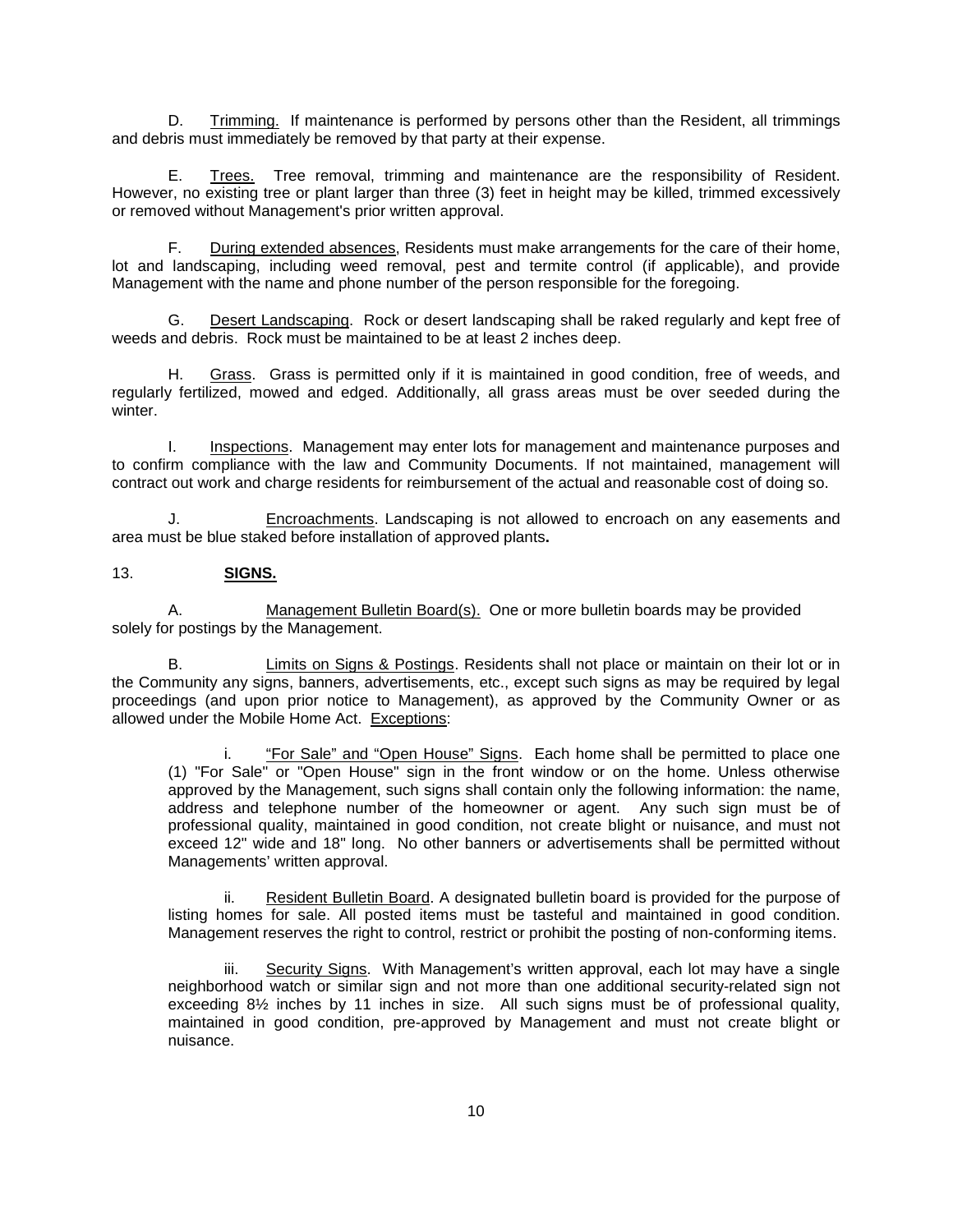C. Name. Each lot may install a reasonable size, professional quality sign identifying the Resident's name, if pre-approved by Management.

D. Management reserves the right to remove or require removal of non-complying items at Resident's expense.

#### 14. **UTILITIES/CABLES.**

A. Utilities. A home shall not be occupied without all essential utilities properly and lawfully operating. Alternative sources of power and utilities are prohibited (generators, extensions cords, etc.).

B. Digging. The Community contains extensive underground utility facilities. All work on utility lines or connections must be performed by the respective utility providers. Management approval must be obtained prior to any digging in the Community. Lot must be blue staked before approved work begins.

C. No Extension Cords. Extension cords or other utility lines shall not be run to vehicles, RV's or other homes. An extension cord may temporarily be run to a shed, side of the home or RV during loading and unloading.

D. Utilities Valves and Pedestals. Residents must ensure that utility valves and pedestals are accessible at all times. Residents shall not open or modify the utility pedestal on their lot.

E. Conduits/Cables. Except as specified for authorized antennas separately addressed herein, all lines, wires, or other devices for the communication or transmission of electric current, power, or any other signals or transmissions, including telephone, radio signals, and the like, shall NOT be erected, placed or maintained anywhere in or upon a lot unless approved in writing by Management, in which event such items shall be contained in conduits or cables installed and maintained underground or concealed in, under or on homes or other structures. All such work must be performed by licensed contractors unless otherwise approved by Management.

F. Utility Maintenance/Expenses. It is Resident's responsibility to pay for, maintain and repair all wires, pipes, breakers, conduits, sewer lines or other utility delivery equipment from the point of delivery of the applicable utility or, if such utility service is provided by the Community Owner, from the point of entry to the lot or Resident's side of the meter, whichever is closer to the home. Should the meter or service lines be located adjacent to or beneath Resident's home or Improvements, Resident shall be responsible for providing access to these items for reading, repairs, maintenance and replacement, and shall be responsible for removing any obstructions.

#### 15. **PETS/ANIMALS.**

**COMMUNITY PET AND SERVICE ANIMAL RULES** Residents may have two (2) registered "domesticated" pets per household with Management's approval. All pets are subject to a standard monthly pet fee. Failure to abide by these Rules and Regulations may result in demands for removal of pets, loss of privileges and/or eviction.

A. Where required, a current rabies tag must be worn by the pet.

B. Dangerous or aggressive pets are not allowed. Any animal that displays dangerous or aggressive behavior, as determined by Management in its sole and unfettered discretion, must be removed from the premises. Aggressive behavior may include, but is not limited to lunging, growling, biting and/or barking at Residents or other pets.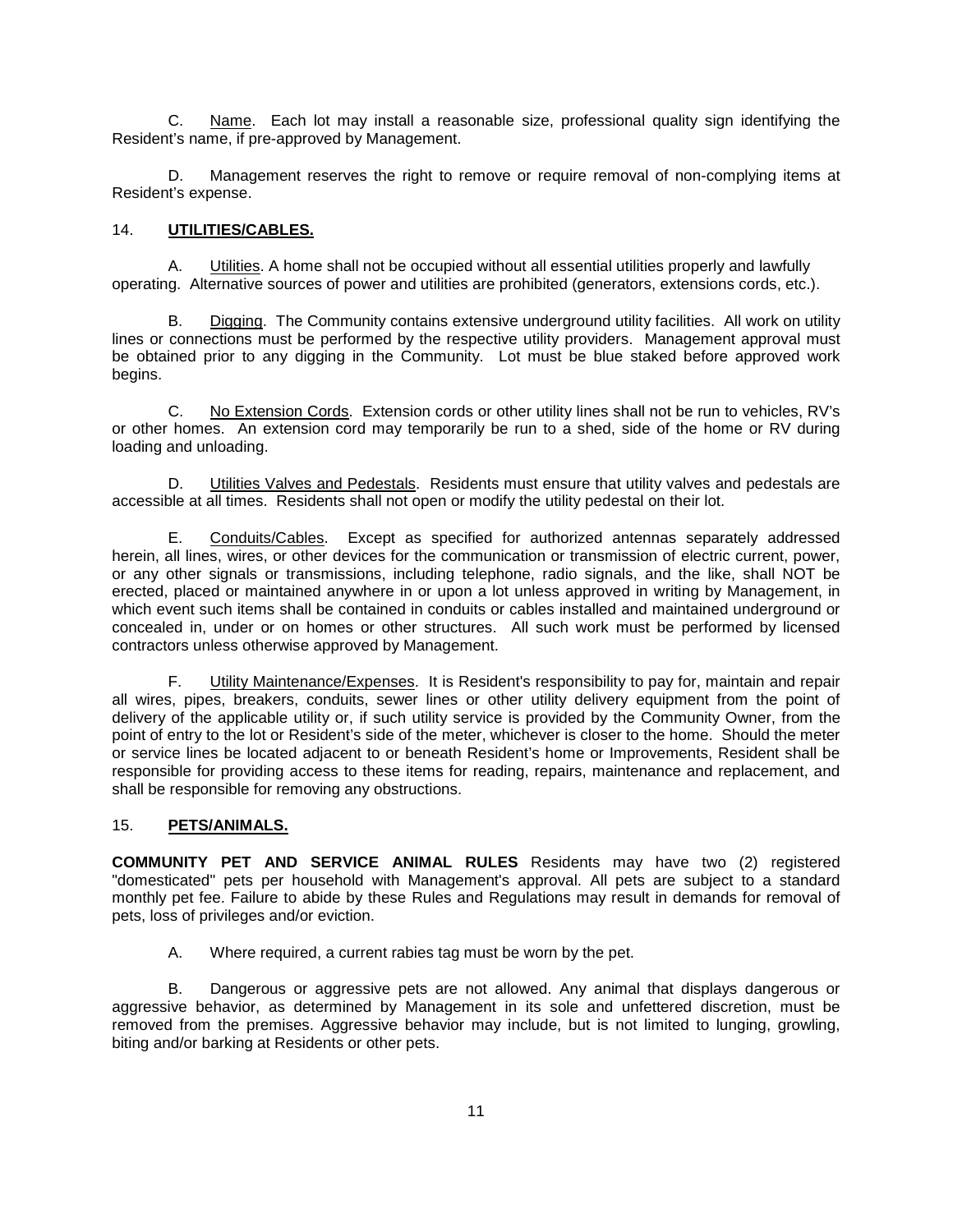C. Residents are required to clean up their pet's defecation on their site and while walking their pet.

D. When outside, all pets must be kept on a hand-held leash.

E. Pets may not be tied up and left outdoors.

F. Management may require removal of pets that cause excessive noise or disturb other Residents.

G. Management reserves the right to exclude dogs of certain breeds including, but not limited to those commonly referred to as Doberman, Rottweiler and Pit Bull (including Staffordshire Terriers, Staffordshire Bull Terriers, and American Pit Bull Terriers), as well as dogs that have physical characteristics of one or more of those breeds, or that have a wolf-like appearance. The decision whether a dog meets any of the above criteria lies in the sole and unfettered discretion of Management.

H. "Beware of Dog" signs are not permitted.

I. Management reserves the right to reject any pet, including exotic pets such as snakes, wild animals or other animals which, in Management's sole discretion, appear dangerous to others and/or inappropriate to house within the community.

J. Management adheres to all Fair Housing Requirements regarding Assistance Animals. Please contact Management prior to bringing any Assistant Animal into the community.

K. Residents shall be responsible for ensuring that the pet does not damage property (including sod, landscaping, Management's property and property of others) and Residents shall be solely responsible in the event of any such damage and agrees to pay all costs involved for restoration or replacement of damaged property. All costs incurred shall be considered additional rent. Residents agree to indemnify and hold harmless, and defend Management together with its Residents, invitees, agents, contractors and employees, owners, affiliates and managers, against all liability, Judgments, expenses (including reasonable attorney fees), and claims by third parties, for any injury to any person or to property caused by the Pet.

Management disclaims any responsibility for the occurrence of harm, injury or death to a pet caused by agents or employees or by Residents.

#### 16. **COMMON AREAS AND COMMUNITY FACILITIES IN GENERAL.**

A. No Smoking. Unless otherwise specifically permitted in these Guidelines, smoking is prohibited in all buildings, common areas, Community Facilities and the outdoor areas immediately adjacent thereto.

B. No Bare Feet. Except for the pool deck area, proper footwear must be worn at all times.

C. Common Areas. The common areas and Community Facilities are for the use and enjoyment of Residents and their **registered** guests and visitors, and provided they do not interfere with other Resident's use of the facilities. Management reserves the right to, at any time, add, delete, modify, alter, close, relocate, substitute, redecorate, repair, restrict (in whole or in part) or regulate any of the Community Facilities.

D. **Limitations.** Management reserves the right to limit or restrict the use of any facilities or areas.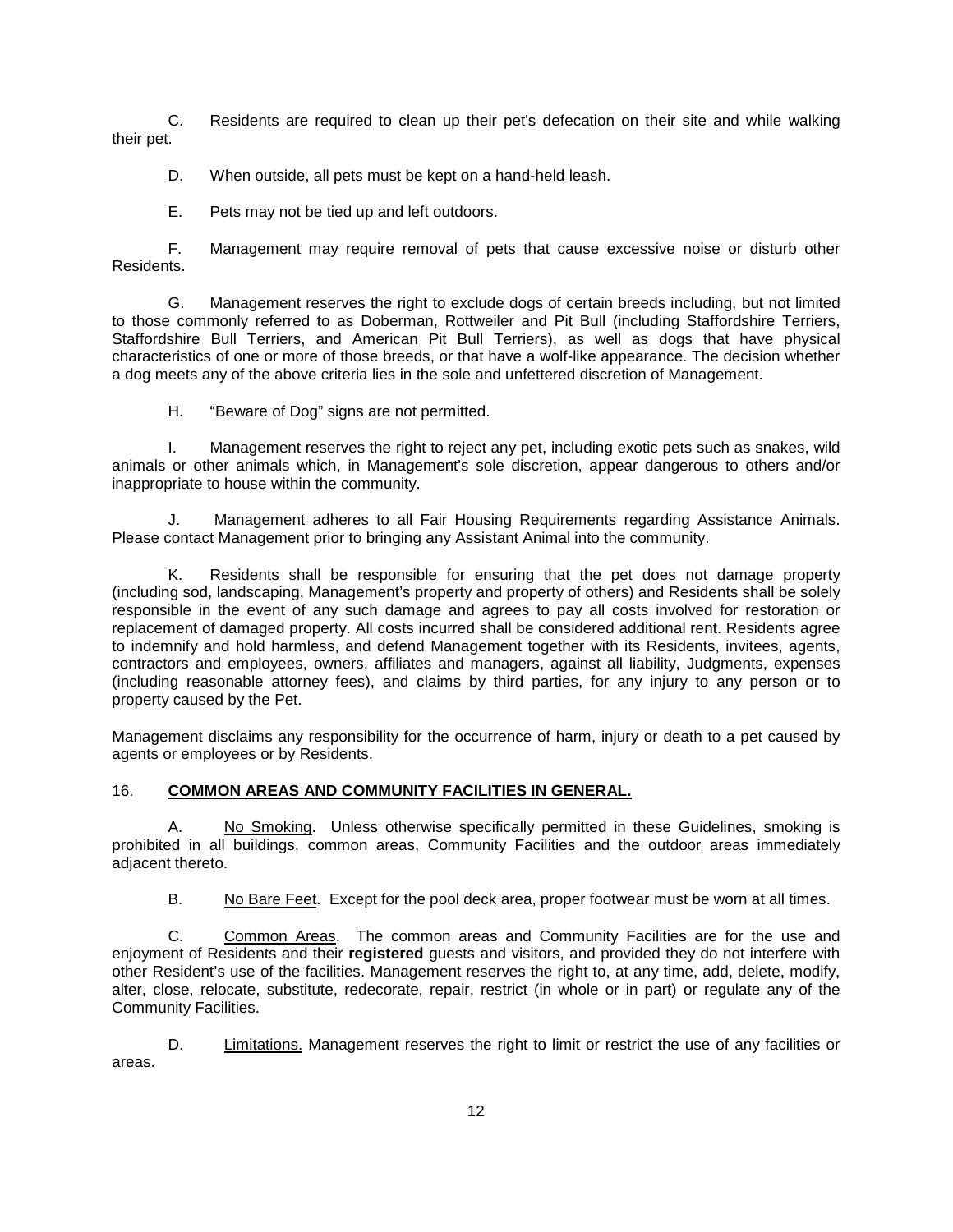E. Additional Rules. The signs and rules posted at the Community Facilities and common areas are hereby incorporated by reference into these Guidelines.

F. Gatherings. Meetings and gatherings for non-commercial purposes are permitted with Management's approval. Alcoholic beverages shall not be served unless authorized by Management. All facilities must be returned to a clean and organized condition. The host Resident(s) must be present at all times and are responsible for any damages and clean up. A deposit, insurance and/or cleaning fee may be required.

G. No Abuse. Abusing the facilities or sitting on tables or other items not approved for seating is prohibited.

H. Enforcement. Violators will be responsible for any damages they have caused or allowed, they may be suspended or barred from future use of facilities, and/or subject to a Violation or Termination Notice.

I. No Financial Gain. Common areas and Community Facilities shall not be used by Residents or Invitees for financial gain.

J. Responsibility for Lost or Unreturned Keys and Access Devices. Keys, transmitters, gate openers, codes and/or access cards (collectively, "**access devices**") may be used now or in the future to help control access to Community Facilities, prevent damage and abuse, and assist in providing a better living environment. If access devices are issued by Management, it is imperative that each Resident exercise the utmost in responsibility for such items. Should Resident lose any access devices, or fail to return any access devices to Management upon move out, termination of tenancy, upon request by Management, Resident may be held responsible for the cost of re-keying or re-coding the applicable locks or devices, providing replacement keys or access devices to replace all outstanding keys or access devices (including those in the possession of others) and reimbursing Management for administrative charges incurred in administering the re-keying, re-coding and reissuance at the rate of \$35 per hour, which shall be charged as Additional Rent.

#### 17. **LAUNDRY FACILITY.**

The laundry is for use by Residents and their registered guests only. Hours are as posted.

#### 18. **CLUBHOUSE/RECREATION BUILDING.**

A. No Smoking. Smoking is prohibited.

B. Hours. Clubhouse hours are as posted at the Community office.

C. Appropriate Attire Required. Appropriate attire is required, including, but not limited to shoes and shirts. Swimsuits and wet clothing are not permitted inside the clubhouse.

D. Shower. The Clubhouse shower is reserved for exclusive use by persons using the pool facilities. The shower is not to be used in lieu of showering at your home.

#### 19. **SWIMMING POOL/WHIRLPOOL SPA.**

A. Guest/Visitor Registration. The swimming pool and spa are for use by Residents and their **Registered** guests and visitors. Guests and visitors must be accompanied by their host Resident when using the facilities. Management reserves the right to limit the number of guests and visitors using the pool facilities.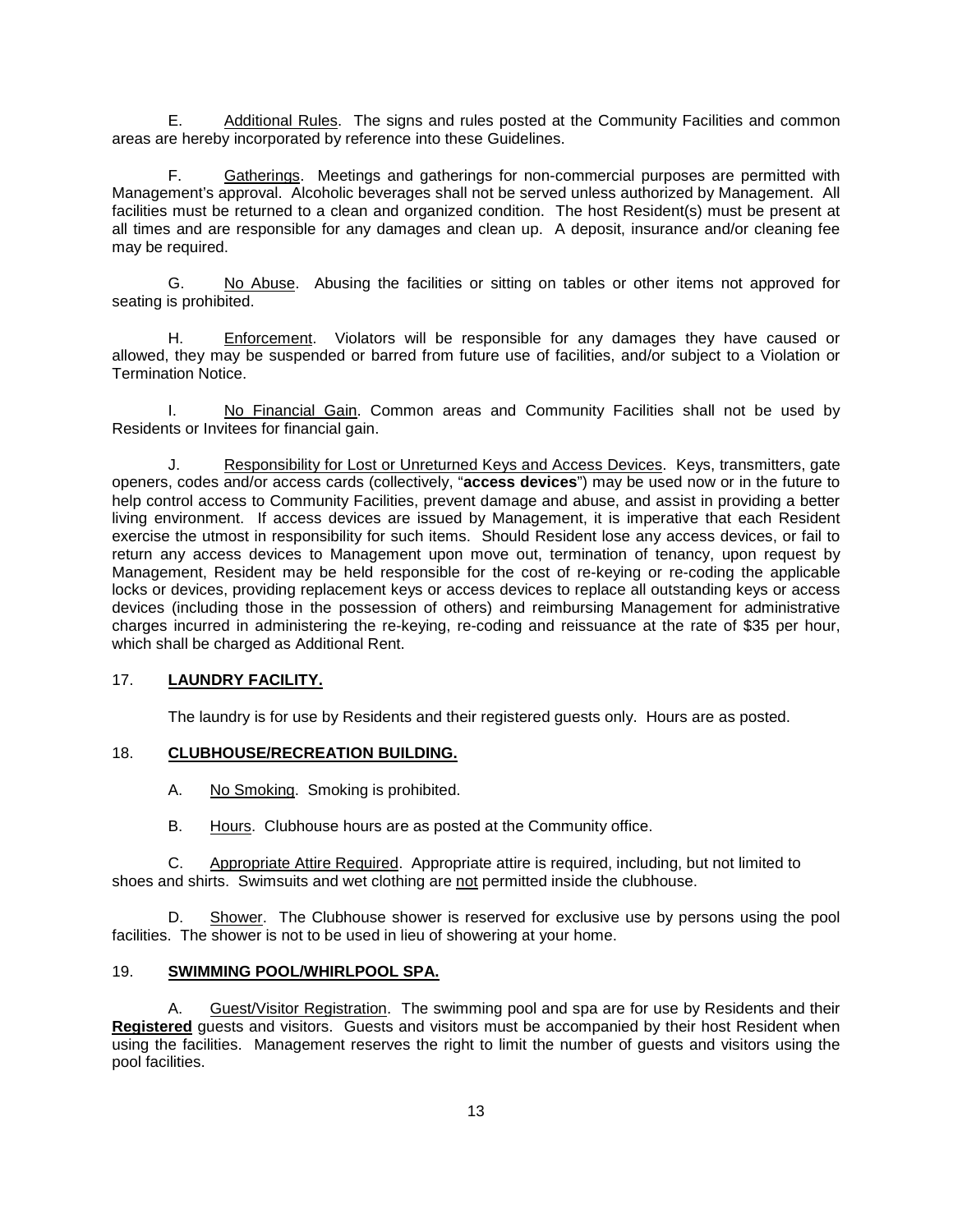B. **Important Warning**: **There is no lifeguard on duty. Exercise caution at all times.** All posted signs and safety regulations must be observed.

C. **Spa Warning**. The spa is very warm and may be up to 104 degrees. If you believe the temperature exceeds 104 degrees, please immediately notify the Management. It is recommended that all persons intending to use the spa first consult with a physician. Persons should limit their use to a maximum of 5 minutes and should exit the spa immediately if they should feel uncomfortable, overheated, dizzy, or upon feeling any other abnormal condition.

D. Proper Attire. Shoes must be worn to the pool area. Appropriate, commercially manufactured swimming attire is required. Shorts and cut off pants are not permitted. Thong swimsuits and overly revealing swim wear are prohibited.

E. **Prohibited Individuals/Conditions**. By law, persons with sore or inflamed eyes, colds, nasal or ear discharges, boils or other acute skin or body infections or cuts are prohibited from the pool and spa. Incontinent persons and children who are not toilet-trained are not allowed in the pool or spa unless wearing watertight rubber/plastic swim pants or a swim diaper. Diapers alone are NOT ALLOWED.

F. Shower/Bathroom. Persons using the pool or spa must first take a cleansing shower.

G. Clean Up. Litter and trash must be properly disposed of.

H. Toys and Flotation Devices. Inner tubes, rafts, mattresses and other floating or recreational items must be removed from the pool area when not in use, if causing a nuisance, or if there is a large crowd using the pool area.

#### I. **The Following Types Of Items And Conduct Are Prohibited In The Pool Area:**

#### **i. Glass containers.**

- ii. Food, gum or drinks of any kind within 4 feet of the pool or spa (i.e., walkways).
- iii. Pets

#### **iv. Running, diving, jumping, loud noises, boisterous, disruptive or dangerous conduct.**

v. Non-waterproof suntan, sunscreen and other lotions. Such substances damage the filter system and can cause the pool to be closed for maintenance or repairs.

vi. Smoking.

vii. Persons under the influence of alcohol, drugs or other intoxicants.

viii. Language, conduct or music which is obnoxious, harassing, or otherwise problematic, in the discretion of Management.

ix. Any action which is dangerous or prejudicial to the safety or health of any other person, in the discretion of Management.

x. Misuse of pool safety equipment.

**NOTE: Various of the foregoing requirements and limitations are imposed by law for health, safety and welfare purposes.**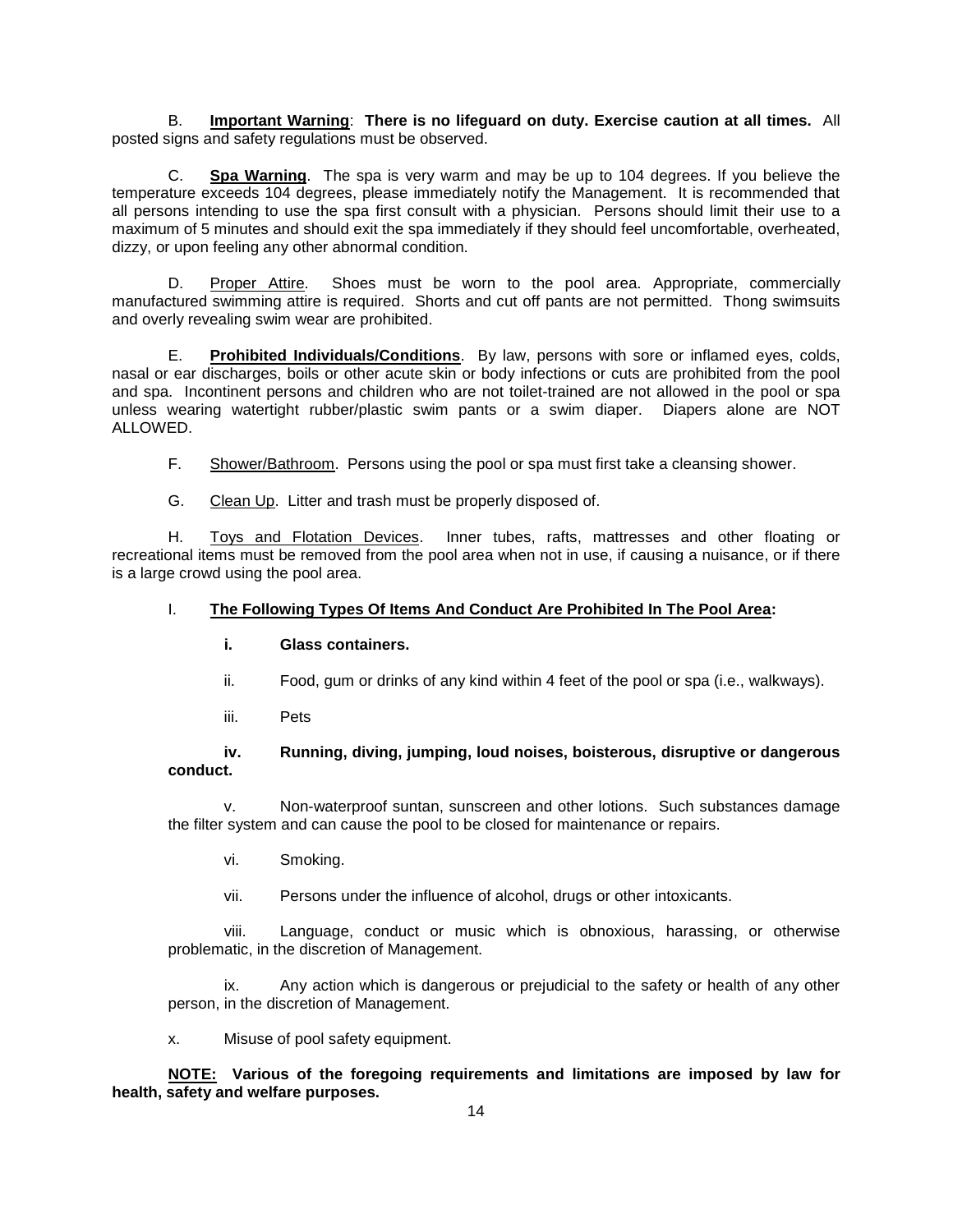#### 20. **MOVE-IN AND SET-UP REQUIREMENTS FOR HOMES.**

Antennas. In order to maintain an attractive community, Residents are strongly urged to rely on indoor broadcast antennas and cable broadcast or master centralized broadcast antennas and cable broadcast or master centralized broadcast antennas, which may be provided by management, as opposed to installing outdoor reception devices. If an outdoor reception device (satellite dish, antenna, or any other device) is reasonably necessary to receive an acceptable signal of reasonable quality, it must not exceed one meter (39") in diameter and must be installed in a manner that complies with all applicable codes, city and state laws and regulations and manufacturer instructions. Outdoor reception devices must be installed on Resident's home or on the ground of Resident's homesite in a location which is not visible from the street, or if such placement sufficiently impairs the quality of reception, it must be installed on the home or homesite in the most inconspicuous location possible and must be attractively landscaped and shielded from view to the greatest extent feasible. No reception device may be placed so as to obstruct a driver's view of any street, driveway, sidewalk or intersection, nor may they be installed on or encroach upon any common area or restricted access property located within the Community. Outdoor reception devices and masts may only be as high as required to receive acceptable quality signals and no reception device and mast may be installed that would extend higher than 12 feet above a roofline without prior written consent of Management due to safety concerns posed by winds and the risk of falling reception devices and masts. Additionally, outdoor reception devices shall not be installed nearer to a lot line than the combined height of the mast and reception device. Outdoor reception devices must be painted in an appropriate color to match the surrounding environment. Resident is responsible for the maintenance of the outdoor reception device and is liable for all injuries, losses or other damages to any person or property caused by the installation, maintenance or use of the reception device. A policy of liability insurance covering such injury or damage must be maintained by Resident and proof of such insurance must be provided to Management. Upon the removal of the outdoor reception device or the termination of Resident's tenancy, Resident must restore the homesite to its original condition. If Resident violates any of the above rules, Management may bring an action before the FCC or any court of competent jurisdiction for declaratory relief and Management may recover from Resident a fine, reasonable attorney fees, costs, and expenses incurred in enforcing these rules. The laws applicable to the rules and regulations described above are subject to interpretation and change. Therefore, Residents are advised that changes in the law, court decisions and rulings by the FCC may affect their rights and obligations regarding the installation of reception devices in the future.

#### 21. **THE RE-SALE OR TRANSFER OF A HOME- IN PLACE.**

The right to occupy a home on the leased site is not unconditionally transferable with the sale or transfer of title to the manufactured home. To ensure that the purchaser(s) of your home, should you decide to sell it, will be permitted to keep and occupy the home on the leased site, the following criteria must be met:

1. The exterior physical appearance and condition of the manufactured home and leased site must be in good condition (windows, exterior siding, sheds, lawns, etc.). Therefore, prior to listing the home for sale, you are required to have the management inspect the exterior of your home and leased site to ensure that they are in compliance with the community standards. The inspection is valid for one year. If your home is not sold within that period, a supplemental inspection is required. All items that need repair or correction must be completed, weather permitting, prior to management's final authorization of resale.

2. One For Sale sign 12" wide by 18" long may be placed inside the front window of the home, but only after full repairs and corrections have been completed.

3. If the home is to remain on the leased site, the buyer must meet with the community management, apply for and be approved for residency PRIOR to the closing on the sale of the home. If the purchaser of a home occupies the home without first having obtained Management approval for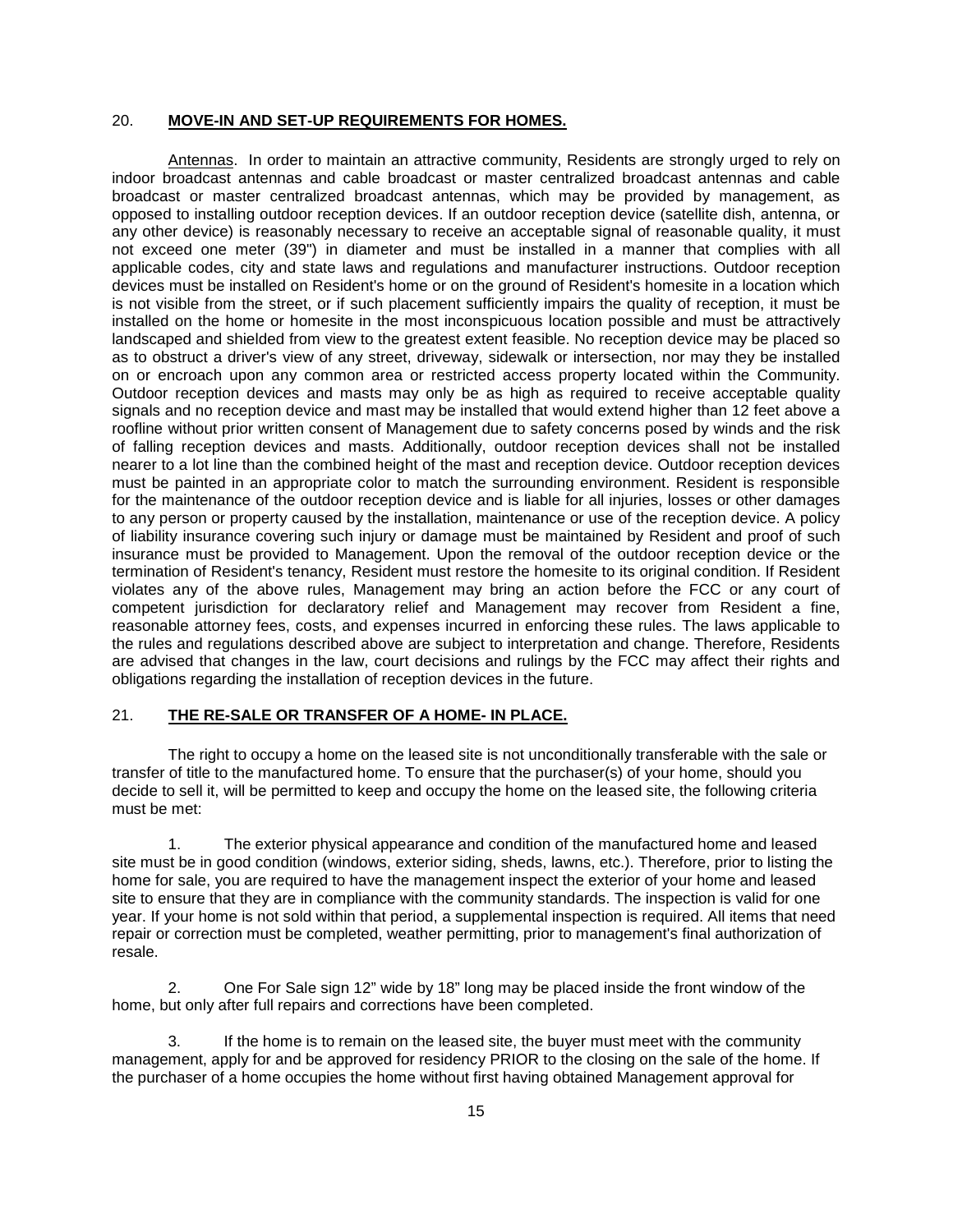residency, the purchaser will be deemed to be a trespasser and may be evicted from the community. The Resident will remain responsible for all rent and other charges which may accrue, regardless of whether the Resident continues to occupy the home.

4. Any improvements, alterations or additions to the home and/or home site which are to remain on the home or home site following the on-site sale of the home, with the exception of concrete pads, must be sold and ownership transferred to the purchaser upon the sale of the home. It shall be the responsibility of the purchaser to have any anchoring systems inspected by a licensed installer to ensure that they have been properly installed, activated and maintained.

#### 22. **REMOVAL OF HOMES.**

A. Move-Out. The Community hereby adopts and incorporates by reference the requirements of the Mobile Home Act, in addition to any other requirements imposed under the Community Documents, with respect to the move out of homes and the clean up and restoration of rental lots upon move out At the time of move out, all utilities shall be properly and safely disconnected, the lot must be left in a level condition (without holes, ruts, or other conditions that would render the lot from being immediately re-rentable), and the lot must be fully restored so that it is in a clean, safe and immediately rentable condition. Management may also require the removal of various plants and landscaping improvements (see Management prior to time of move out). All accessory structures, construction debris, trash, concrete (slab, sidewalk, driveway, carport, patio, etc.) and personal property of every type and nature must be removed from the rental lot unless Management requests that any specific items remain or unless the homeowner has made request for specific items to remain and Management has consented in writing.

B. Homes shall not be removed from a lot without complying with the applicable laws, the Community Documents, and obtaining a **signed written agreement** from Management showing clearance for removal and that all monies due and owing are paid in full, or any other agreement between the Resident and Management authorizing installation or removal. By law, upon the sale or transfer of a home, manufactured before June 16, 1976, Management reserves the right to require the removal of the home. On move out or the termination of a tenancy, and unless otherwise agreed in writing by Management, Resident, their successor and their transporter service are responsible for surrendering the lot free of all structures, debris, slabs and concrete and in a clean, safe and immediately rentable condition, without any damage to the lot, the Community's improvements, Community Facilities, or property of others. Resident agrees to fully comply with the Mobile Home Act and to ensure that their successor in interest and transporter fully comply with the law and Community Documents. Homes in the Community are subject to liens pursuant to A.R.S. §§ 33-1451(B), 33-1481(C), 33-1478(A) and 33-1485.01, which, by placing or keeping a home in the Community are deemed to be consensual liens. Residents must use a home transporter service that is adequately insured and approved in advance by Management. Resident must ensure that the transporter service contacts Management at least ten (10) days prior to any anticipated move in or move out date and obtains Management's written authorization to perform the move. Management has the right to coordinate the moving dates, times and to impose reasonable conditions, to require that a cash deposit or surety bond of up to \$1,000 be posted (less any security deposit held by Management) if an unlicensed contractor/transporter is used (which Management shall account for within 14 days after move out), and to reject and exclude from the Community any contractors, workers, transporters or individuals which Management, in its sole discretion, deems to be uncooperative, unqualified, irresponsible or problematic. Residents are responsible for damages caused by their transporter service and Invitees and shall indemnify and hold harmless Owner and Management against any and all claims, suits, liabilities losses, costs or expenses, of any type or nature, related to the removal of the home.

**NOTE**: Electrical pedestals, other utility delivery equipment, and fixtures owned by the Community must not be removed or damaged.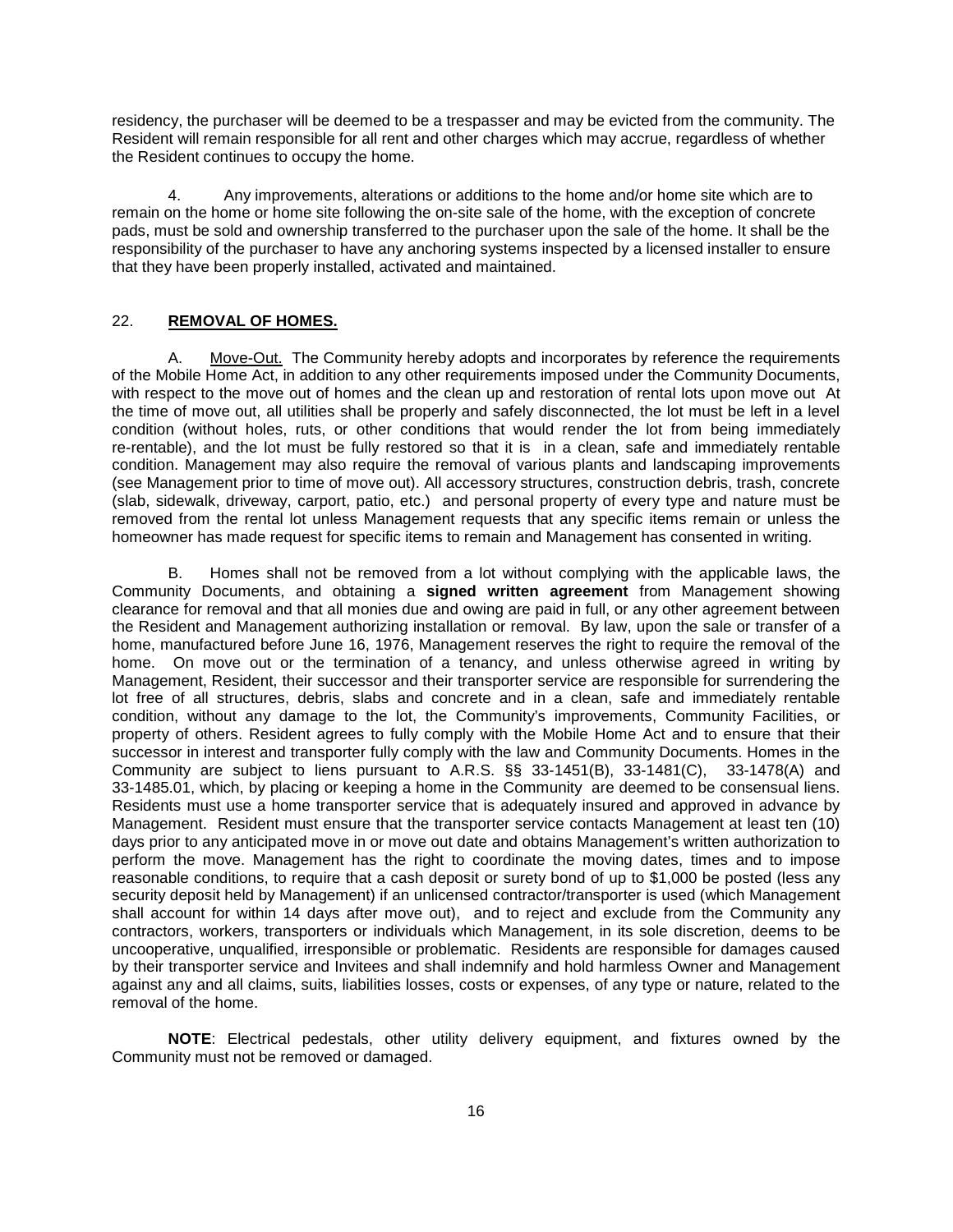C. Ground-Set Homes. Dirt or fill, approved by Management, must be brought in and properly compacted and graded to restore the lot to an immediately rentable condition.

#### 23. **CRIME FREE PROGRAM.**

A. Our Community is presently designated as a "Crime Free" or similar type of Community, or may otherwise participate in crime avoidance programs. In such an event, Residents must comply with any requirements imposed on the Community in order to participate in such a program.

B. To the fullest extent permitted by law, Resident's tenancy may be immediately terminated if Resident or Resident's guests, visitors or other Invitees engage in any unlawful conduct, violate any applicable crime prevention guidelines that may be adopted, or engage in any conduct that jeopardizes or poses a potential threat to the health, safety or welfare of persons in the Community, Management, or the property of others, whether or not Resident is aware of the conduct, including but not limited to, prostitution; criminal street gang activity; threatening or intimidating; physical or verbal harassment; foul or abusive language; assault; the unlawful discharge of a firearm; imminent or actual serious property damage; arson; drug related criminal activity, including, but not limited to, the illegal manufacture, sale, distribution, use, or possession of a controlled substance; facilitating or tolerating criminal activity; or any other type of conduct or breach of the Community Documents that might jeopardize the health, safety, or welfare of others. Unless otherwise expressly required by the Mobile Home Act, proof of such a violation shall be by a preponderance of evidence and shall not require a criminal conviction. Management may use all law enforcement reports and information as admissible evidence in enforcing a violation. A single violation of this provision may be deemed a material and irreparable breach. Management may also terminate a tenancy if Resident or anyone residing with Resident is convicted of a felony or any crime involving physical threats or injury, harassment or any of the foregoing categories of behavior. Resident shall inform management, in writing, within ten (10) days, if Resident or any other occupant is convicted of such a crime. Failure to advise of a conviction is a material breach.

24. **ANTENNAS/SATELLITE DISHES.** Unless Management consents in writing, the Community prohibits all antennas, dishes, masts and the like, except for those expressly permitted by law. The term "antenna," as used in this Section, refers only to those video antennas, dishes, and masts expressly permitted by law.

A. Installation. To best maintain the attractive appearance of our Community (which can affect the value of your home), Residents are to refrain from installing any antenna which may be visible from other homes or common areas. If an antenna is installed, it must be installed in compliance with: the manufacturer's instructions; all applicable state, local or other building codes; in a manner that does not obstruct or impair the visibility of or from streets, sidewalks or driveways; and in a secure manner (including protection against winds, where applicable) so that it does not pose a safety threat to persons or property. Antennas cannot be located on or encroach on: Community Facilities or other restricted access areas; neighboring lots; and streets or fire lanes. If an antenna poses a risk to the safety of persons or property, Management may pursue legal action to prohibit the installation or continued presence of the antenna.

B. Compliance. If Resident violates these Guidelines or the applicable federal rules, the Landlord may, after giving Resident notice and an opportunity to be heard, bring an action against the Resident with the Federal Communications Commission or in any court of competent jurisdiction. To the extent that future laws, rules or regulations are enacted which would permit greater restrictions on the size, location or appearance of an antenna, Management reserves the right to enact such rules and to enforce such future laws, rules or regulations.

#### 25. **LEGAL AND MISCELLANEOUS MATTERS.**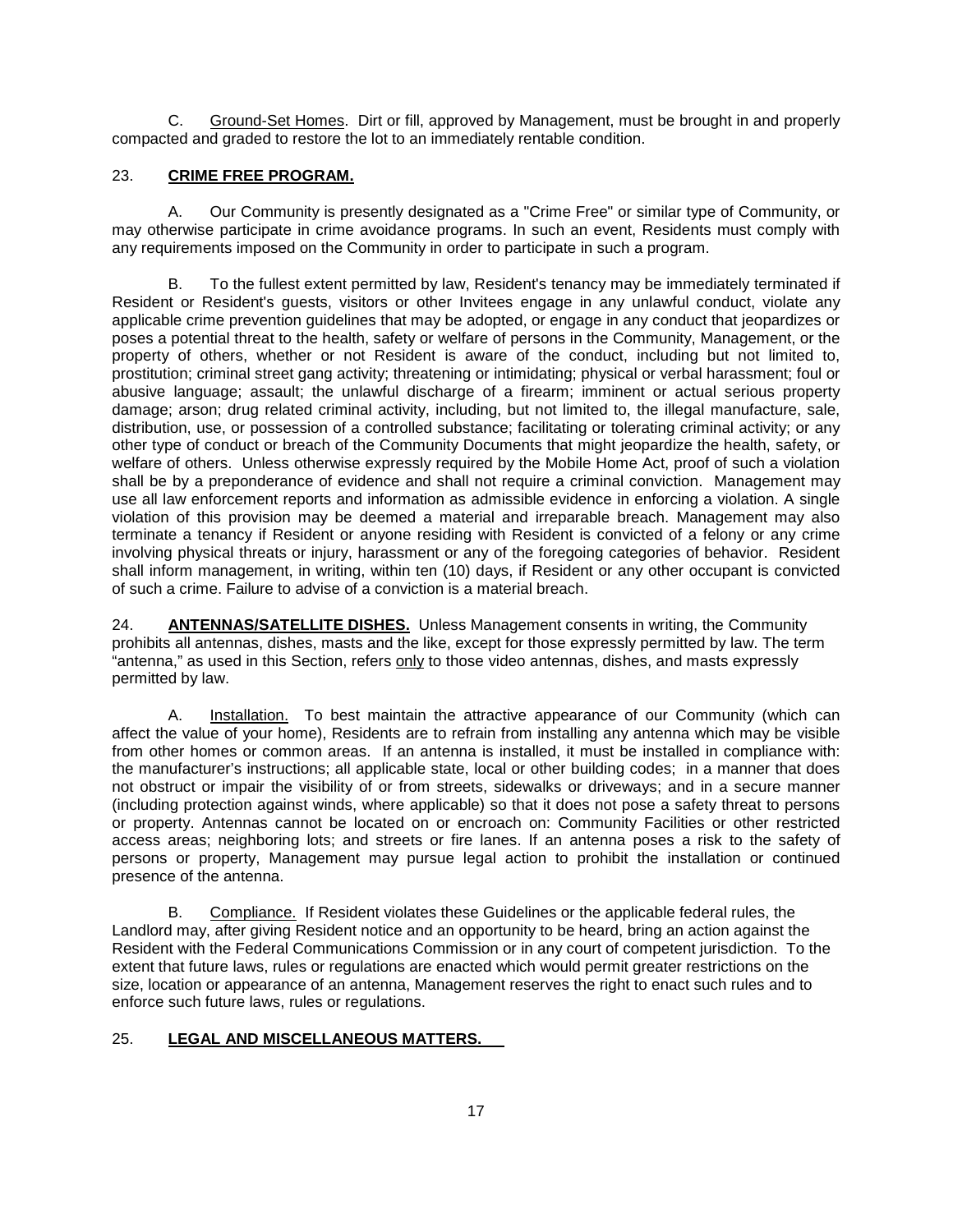A. Transfer, Subletting and Assigning. Except as otherwise provided in your Rental Agreement, Resident shall not transfer or assign any interest under their Rental Agreement or tenancy. However, sub-leasing is permitted on the following conditions:

- i. Resident must submit to Management a written notice of intent to sublease not less than thirty (30) days prior to the anticipated sublease commencement date;
- ii. The prospective sub-tenant completes a tenancy application, pays any related charges, meets the standard tenancy criteria and is approved by the Community Owner;
- iii. Resident and the sub-tenant have a written sublease in a form approved in advance by the Community Owner, and specifying that the sub-tenant's right to occupy the subject lot shall cease if there is a violation of the Community Documents or this subleasing policy.
- iv. The sub-tenant shall execute a copy of the Community Guidelines, Architectural Standards, Pet Agreement (if applicable) and any other documents requested by Management;
- v. Payment of rent and all other financial obligations to the Community are made by the Resident of record (payments directly from sub-tenants cannot be accepted); and
- vi. The Resident will remain responsible for the conduct of the sub-tenant and their Invitees.
- vii. Any attempts to sub-lease without strictly complying with the foregoing shall be deemed unapproved, null and void.

B. Modifications. The Community Owner reserves the right to revise, add, delete or otherwise modify the Guidelines and the Community Documents, from time to time, as is necessary to advance the best interests of the Community, Residents, the Community Owner and/or Management. In order to operate the Community, the Community Owner, Management and their employees, representatives, agents, contractors, and persons operating at their direction are exempt from the Guidelines, the Community Documents and other obligations except as expressly required by law.

C. No Waiver. Management's waiver, inability or failure in one or more instances to insist upon or obtain strict compliance with the terms, conditions or provisions of the Community Documents shall not be construed as a waiver or relinquishment of any right to fully enforce the Community Documents.

D. Lot Lines. There are no official property lines, lot lines or divisions applicable to Residents. The lots shall consist of a rough approximation of the lots shown on a map of the Community maintained in the Management office. The Community Owner and Management shall not be liable for variances between the map and the actual location of homes or Improvements. Lot boundaries are approximate and flexible and are generally based on the size of the homes, the particular lot, and code and set-back requirements. Lot boundaries may be modified by Management, as necessary, to accommodate home improvements and the needs of Management. In addition, as set-back requirements and the shapes and sizes of homes change, the approximate boundaries between homes may be reasonably adjusted by Management. Such changes may affect and require the relocation or removal of landscaping, vegetation, storage sheds, or other improvements. Any such modifications shall not result in a change in the rental rate.

E. Headings. The section headings, titles and descriptions contained in these Guidelines are for purposes of convenience and reference only, and do not limit or define the scope of coverage under these Guidelines.